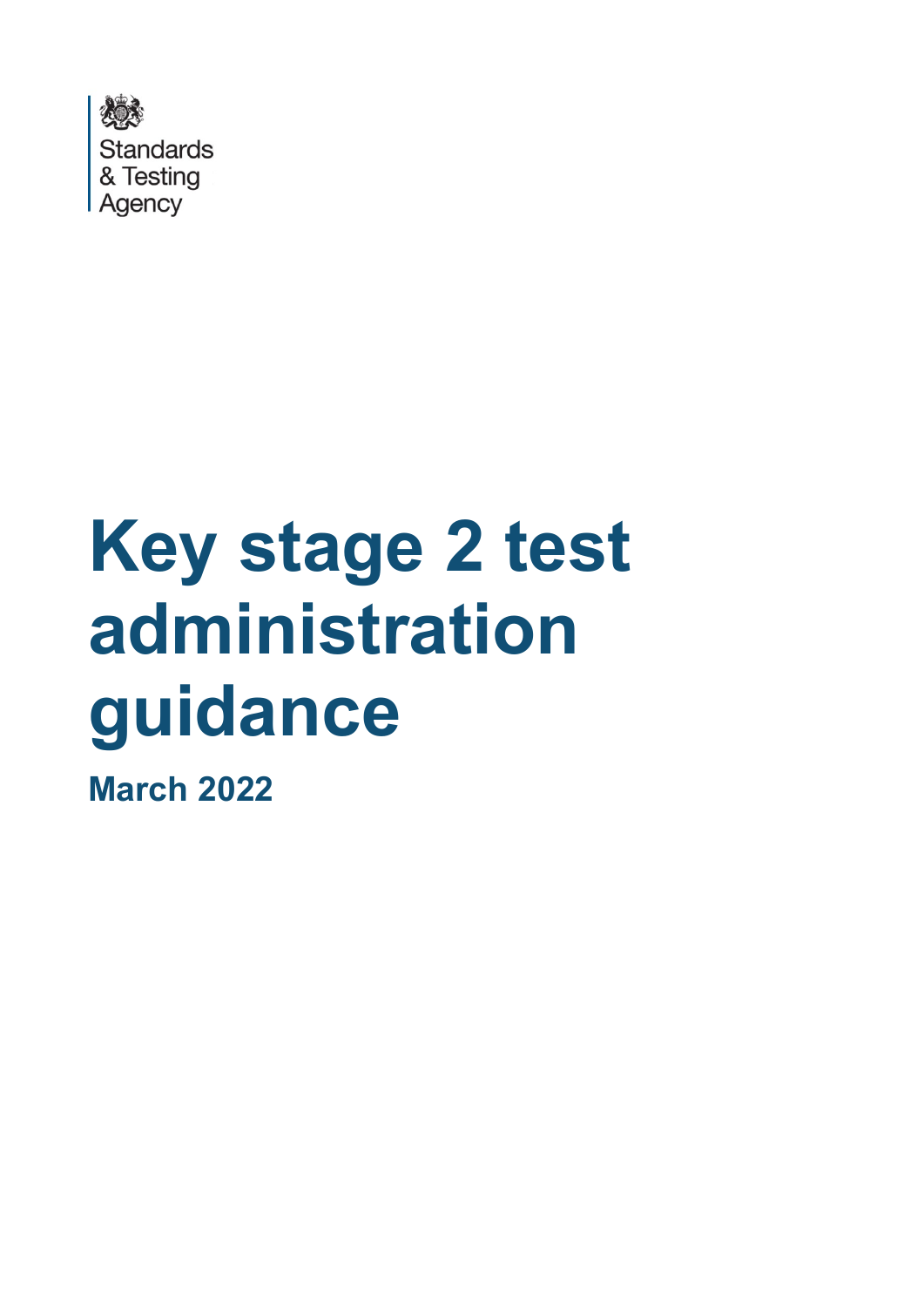# **Contents**

| 1 Introduction                                                    | 4  |
|-------------------------------------------------------------------|----|
| 2 Changes for 2022                                                | 5  |
| 2.1 Test materials                                                | 5  |
| 2.2 Attendance registers                                          | 5  |
| 3 2022 key stage 2 tests                                          | 6  |
| 3.1 Test timetable                                                | 6  |
| 3.2 Timetable variations                                          | 6  |
| 4 Headteachers' responsibilities                                  | 8  |
| 5 Demonstrating correct test administration                       | 9  |
| 5.1 Maladministration                                             | 9  |
| 6 Preparing test administrators                                   | 11 |
| 7 Receiving and storing test materials                            | 12 |
| 7.1 How to check your delivery                                    | 12 |
| 7.2 Stationery materials                                          | 13 |
| 7.3 Security of test materials                                    | 13 |
| 8 Preparing to administer the tests                               | 14 |
| 8.1 Pupil registration                                            | 14 |
| 8.2 Access arrangements                                           | 14 |
| 8.3 Preparing test rooms                                          | 14 |
| 8.4 Equipment                                                     | 15 |
| 9 Administering the tests                                         | 17 |
| 9.1 At the start of a test                                        | 17 |
| 9.2 Additional test materials                                     | 17 |
| 9.3 Early opening of test packs                                   | 18 |
| 10 Test administration on Monday 9 May                            | 19 |
| 10.1 English grammar, punctuation and spelling Paper 1: questions | 19 |
| 10.2 English grammar, punctuation and spelling Paper 2: spelling  | 20 |
| 11 Test administration on Tuesday 10 May                          | 22 |
| 11.1 English reading                                              | 22 |
| 12 Test administration on Wednesday 11 May                        | 24 |
| 12.1 Mathematics Paper 1: arithmetic                              | 24 |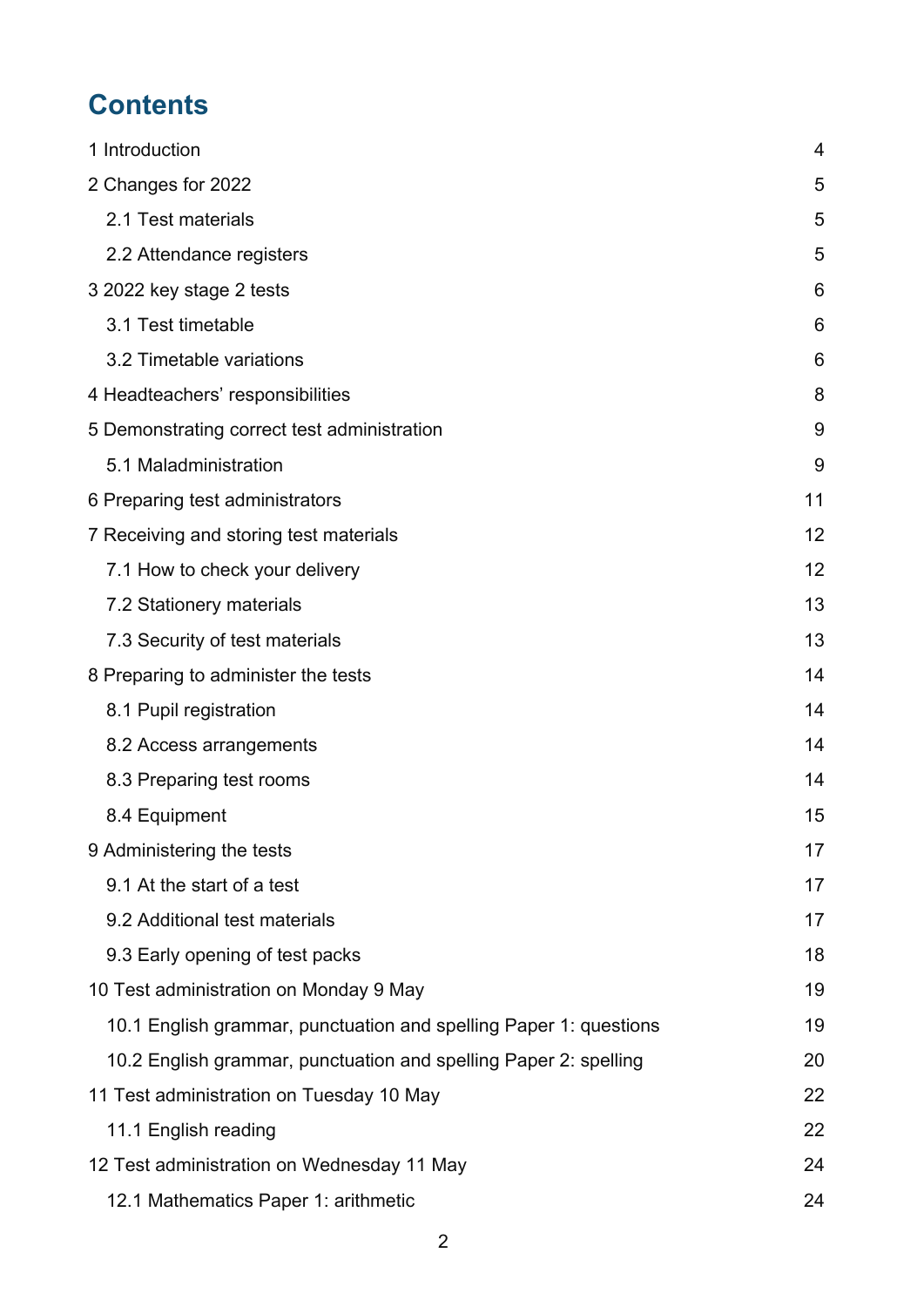| 12.2 Mathematics Paper 2: reasoning                             | 25 |
|-----------------------------------------------------------------|----|
| 13 Test administration on Thursday 12 May                       | 27 |
| 13.1 Mathematics Paper 3: reasoning                             | 27 |
| 14 Problems or queries during test administration               | 29 |
| 14.1 Dealing with issues during the tests                       | 29 |
| 14.2 Transcribing test scripts                                  | 32 |
| 15 After the tests                                              | 33 |
| 15.1 Attendance registers and packing tests scripts for marking | 33 |
| 15.2 The headteacher's declaration form                         | 33 |
| 16 Further information                                          | 34 |
| 16.1 General enquiries                                          | 34 |
| 16.2 Message us                                                 | 34 |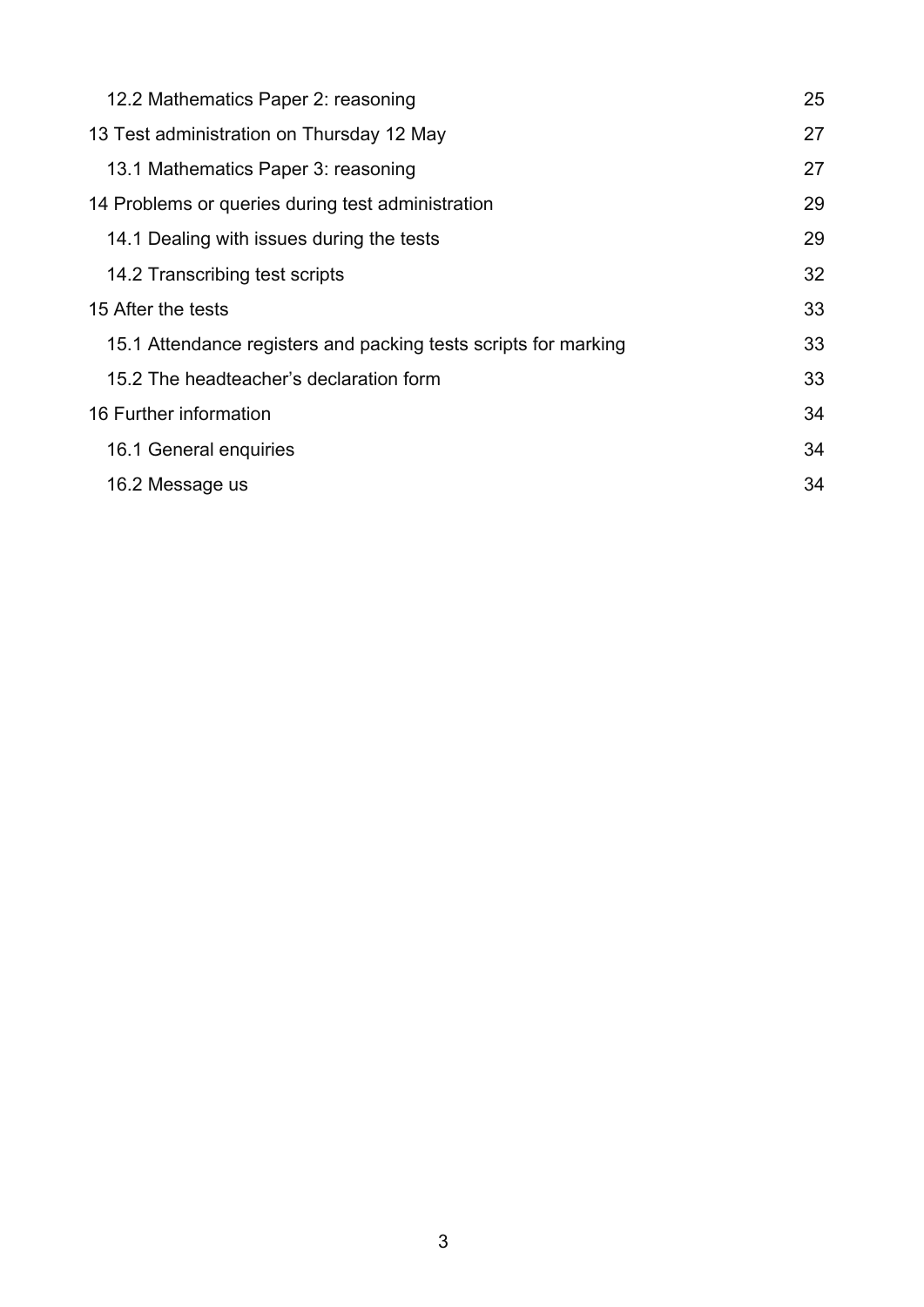# <span id="page-3-0"></span>**1 Introduction**

This guidance is for schools administering the 2022 key stage 2 (KS2) national curriculum tests. The information expands on section 7 of the [2022 KS2 assessment and](https://www.gov.uk/government/publications/2022-key-stage-2-assessment-and-reporting-arrangements-ara)  [reporting arrangements](https://www.gov.uk/government/publications/2022-key-stage-2-assessment-and-reporting-arrangements-ara)<sup>[1](#page-3-1)</sup> (ARA).

It includes guidance to ensure schools can:

- understand the statutory requirements for the KS2 tests
- plan for the tests
- receive and securely store test materials
- administer the tests correctly

Test administration instructions are included with all test packs. There are separate instructions provided for the standard, modified large print and braille versions of the tests. Modified [test administration guidance](https://www.gov.uk/government/publications/key-stage-2-tests-modified-test-administration-guidance-mtag)<sup>[2](#page-3-2)</sup> is also available. Schools may also want to use [practice materials](http://www.gov.uk/government/collections/national-curriculum-assessments-practice-materials) $3$  to help prepare for the tests.

Headteachers are responsible for the test administration arrangements within their school. Failing to adhere to this guidance could lead to a maladministration [investigation](http://www.gov.uk/government/publications/key-stages-1-and-2-investigating-allegations-of-maladministration)<sup>[4](#page-3-4)</sup>, potentially resulting in the annulment of KS2 test results.

<span id="page-3-1"></span><sup>1</sup> www.gov.uk/government/publications/2022-key-stage-2-assessment-and-reporting-arrangements-ara

<span id="page-3-2"></span><sup>2</sup> www.gov.uk/government/publications/key-stage-2-tests-modified-test-administration-guidance-mtag

<span id="page-3-3"></span><sup>3</sup> www.gov.uk/government/collections/national-curriculum-assessments-practice-materials

<span id="page-3-4"></span><sup>4</sup> www.gov.uk/government/publications/key-stages-1-and-2-investigating-allegations-of-maladministration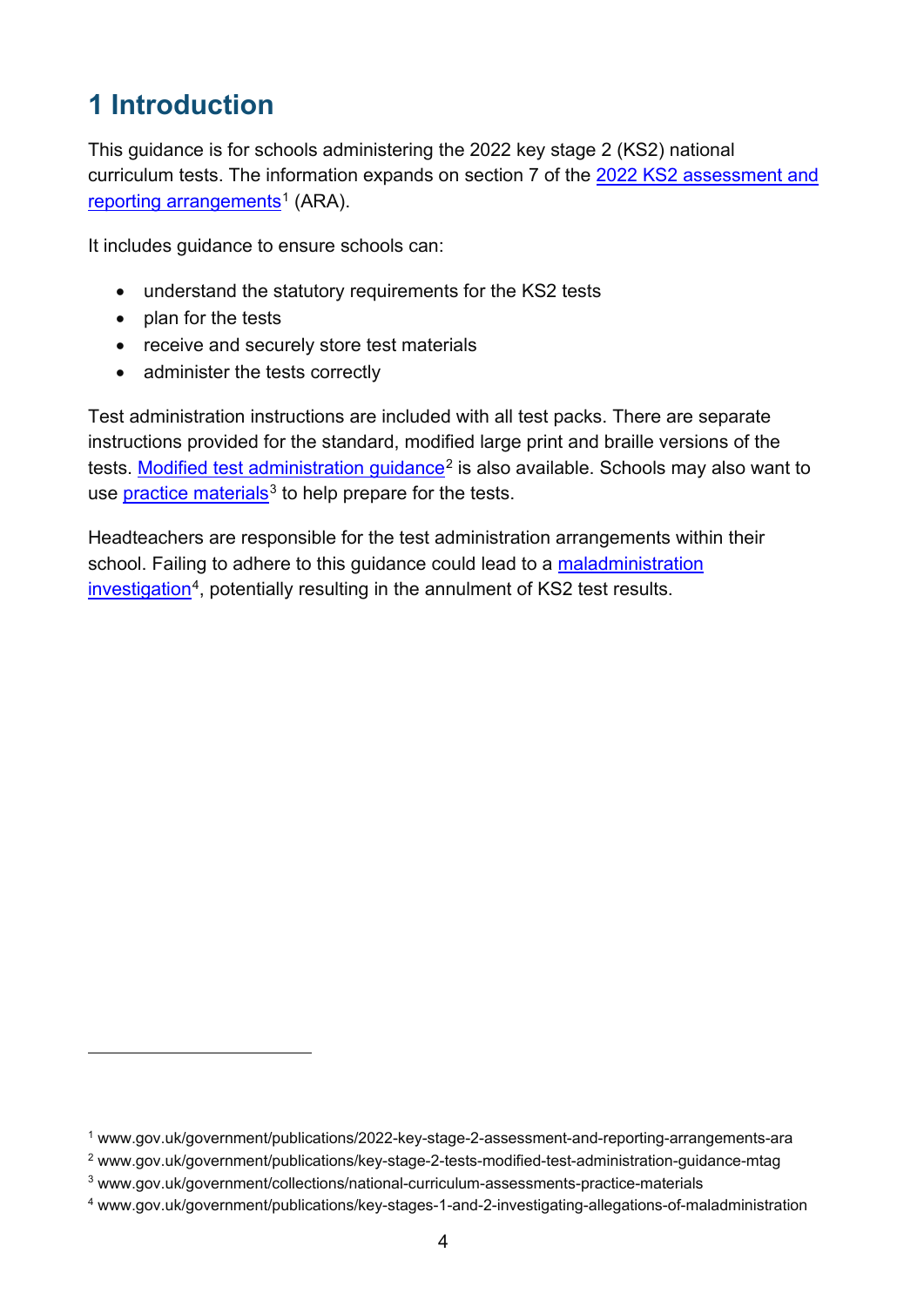# <span id="page-4-0"></span>**2 Changes for 2022**

# <span id="page-4-1"></span>**2.1 Test materials**

In order to reduce waste, test packs will now contain 5 or 10 test papers. Schools will receive enough materials for their pupils, based on pupil registration data, plus a small number of spares. Previously, if a school required 32 test papers, they would have received 40 (4 packs of 10). The school will now receive 35 test papers (3 packs of 10 and a pack of 5).

Stationery materials will be delivered to schools with their 2022 test materials. This reduces the number of deliveries to schools and the amount of packaging used. As a result, delivery boxes may be larger than previous years.

## <span id="page-4-2"></span>**2.2 Attendance registers**

There will be one attendance register for each test paper (6 in total) rather than one for each subject.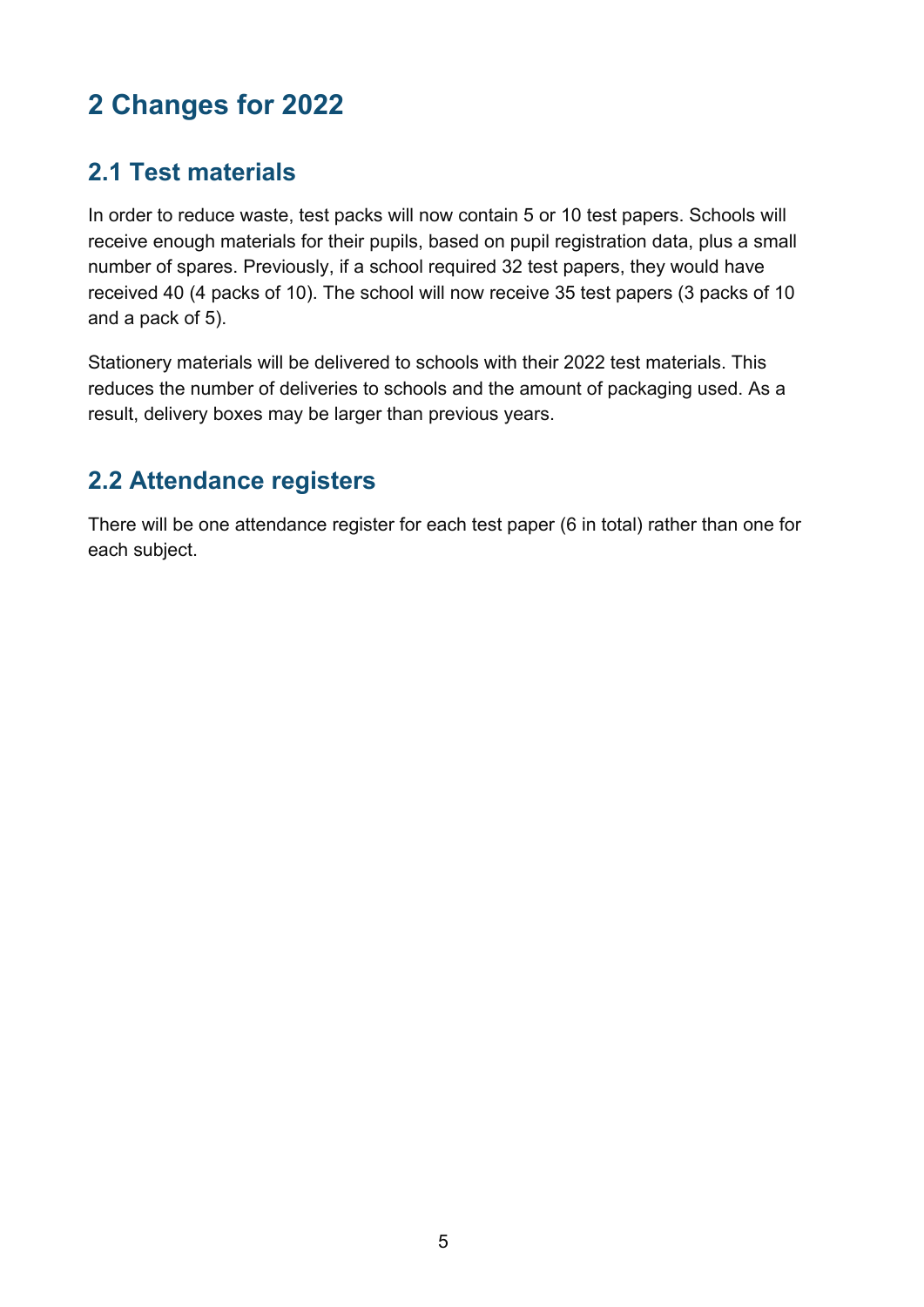# <span id="page-5-0"></span>**3 2022 key stage 2 tests**

Details of the types of school and pupils required to participate in the tests are included in section 14.1 of the KS2 ARA

# <span id="page-5-1"></span>**3.1 Test timetable**

The KS2 test timetable is as follows:

| <b>Date</b>      | <b>Test</b>                                                  |
|------------------|--------------------------------------------------------------|
| Monday 9 May     | English grammar, punctuation and spelling Paper 1: questions |
|                  | English grammar, punctuation and spelling Paper 2: spelling  |
| Tuesday 10 May   | English reading                                              |
| Wednesday 11 May | Mathematics Paper 1: arithmetic                              |
|                  | Mathematics Paper 2: reasoning                               |
| Thursday 12 May  | Mathematics Paper 3: reasoning                               |

KS2 tests must be taken on the dates specified in the timetable and papers for each subject must be administered in order. Schools can choose their own start times for each test and where possible, should administer them to the whole cohort at the same time.

If required, schools can administer the tests in multiple sittings between 7am and 7pm so an individual pupil or group can take a test on the scheduled date but at a different time from the rest of the cohort. Pupils who have taken a test must not have contact with those pupils waiting to take it.

# <span id="page-5-2"></span>**3.2 Timetable variations**

Schools must submit an application for a [timetable variation](https://www.gov.uk/guidance/key-stage-2-tests-varying-the-test-timetable)<sup>5</sup> on the **Primary Assessment** [Gateway](http://www.primaryassessmentgateway.education.gov.uk/)<sup>[6](#page-5-4)</sup>.

If a pupil is absent, schools must have an approved timetable variation application to move a test up to 5 school days after the scheduled test date.

<span id="page-5-3"></span><sup>5</sup> www.gov.uk/guidance/key-stage-2-tests-varying-the-test-timetable

<span id="page-5-4"></span><sup>6</sup> www.primaryassessmentgateway.education.gov.uk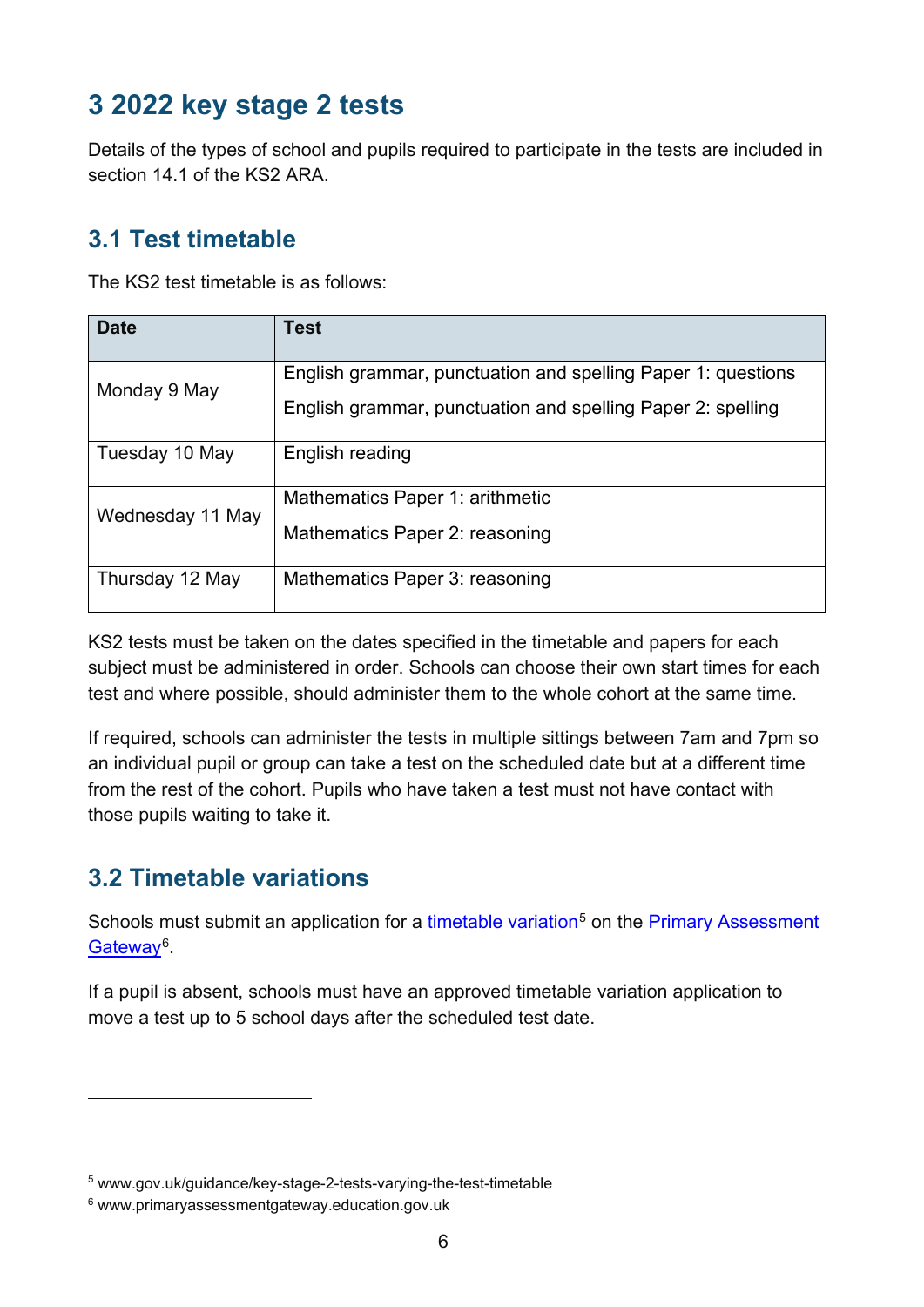In the case of twins, or 2 pupils living in the same household, if one pupil is absent on the day of a test but their sibling is in school (and the school intends to administer the test to both pupils), the school should consider delaying the test for both pupils. This is to ensure the integrity of the test is maintained.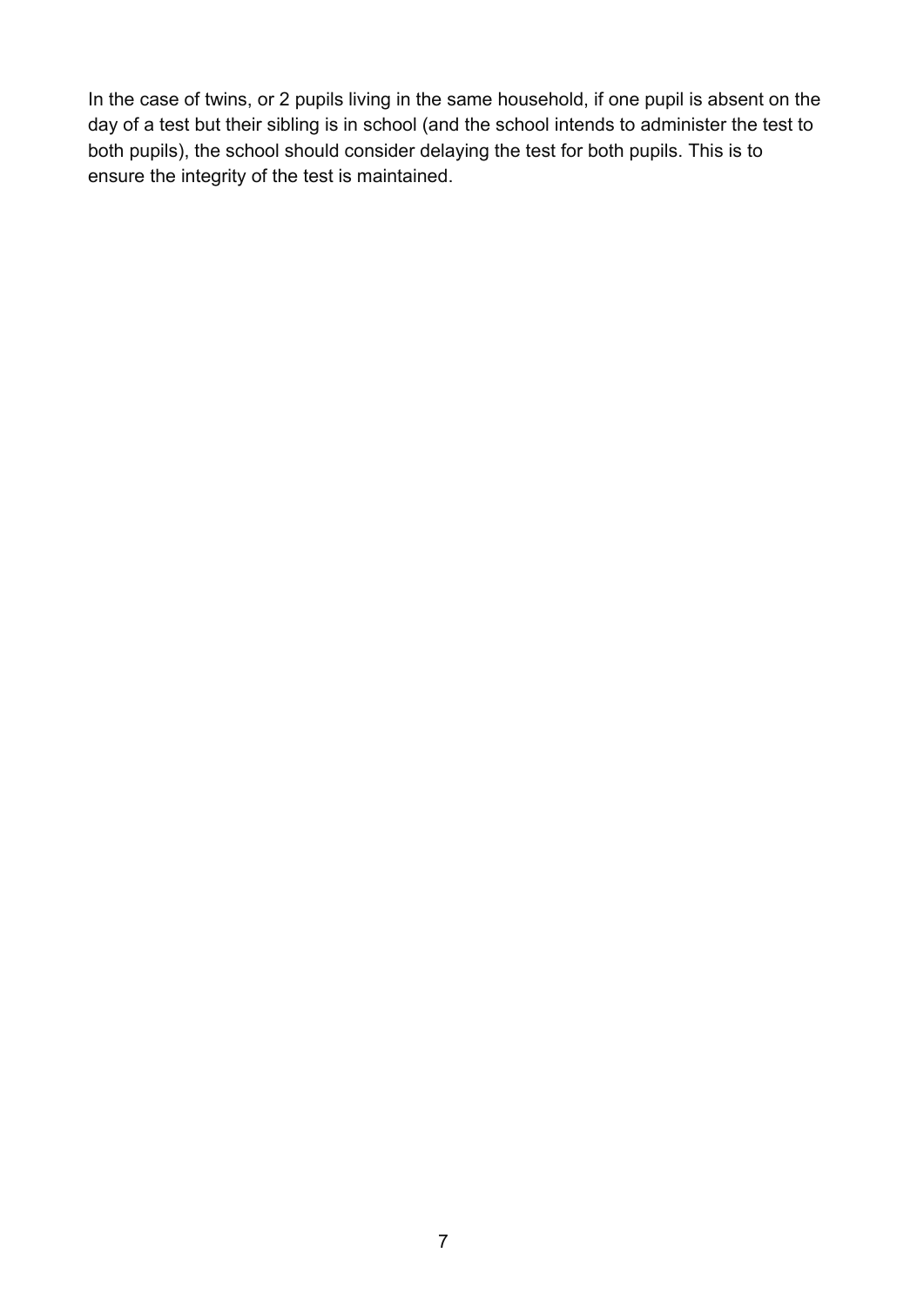# <span id="page-7-0"></span>**4 Headteachers' responsibilities**

As the headteacher at a school administering the KS2 tests, you have specific responsibilities, as detailed in section 4.1 of the KS2 ARA.

It is your responsibility to:

- identify which pupils will take the KS2 tests
- ensure test administrators are appropriately trained, and administer the tests according to the published guidance
- ensure all staff are fully briefed and aware of the KS2 test timetable before the tests are administered
- ensure sufficient staff are available to administer tests
- administer all tests according to the published timetable, unless the Standards and Testing Agency (STA) has approved a timetable variation
- explain to all staff, participating pupils and their parents, how the tests will be administered
- keep all test materials secure and treat them as confidential before, during and after the test period until Friday 20 May
- ensure pupils have the correct materials and equipment for the tests
- ensure that pupils are in a fit physical and mental state to take the tests
- ensure the tests are administered according to the published guidance, including the correct use of any [access arrangements](http://www.gov.uk/government/publications/key-stage-2-tests-access-arrangements)<sup>[7](#page-7-1)</sup>
- ensure specific content of test materials is not used to prepare pupils taking the tests in later sittings
- know what to expect should you receive a [monitoring visit](https://www.gov.uk/guidance/key-stage-2-tests-and-phonics-screening-check-monitoring-visits)<sup>[8](#page-7-2)</sup> and co-operate with any monitoring visit requests, including visits by STA or local authority (LA) representatives
- notify STA of any issues that may have affected the integrity, security or confidentiality of the tests
- submit aid notifications and notifications of pupils identified as having cheated on the Primary Assessment Gateway (if required)
- submit the KS2 headteacher's declaration form (HDF) on the Primary Assessment Gateway, after all test scripts have been collected for marking by Friday 20 May

Schools not complying with these requirements could be subject to a [maladministration](https://www.gov.uk/government/publications/key-stages-1-and-2-investigating-allegations-of-maladministration)  [investigation](https://www.gov.uk/government/publications/key-stages-1-and-2-investigating-allegations-of-maladministration)[9](#page-7-3).

<span id="page-7-1"></span><sup>7</sup> www.gov.uk/government/publications/key-stage-2-tests-access-arrangements

<span id="page-7-2"></span><sup>8</sup> www.gov.uk/guidance/key-stage-2-tests-and-phonics-screening-check-monitoring-visits

<span id="page-7-3"></span><sup>9</sup> www.gov.uk/government/publications/key-stages-1-and-2-investigating-allegations-of-maladministration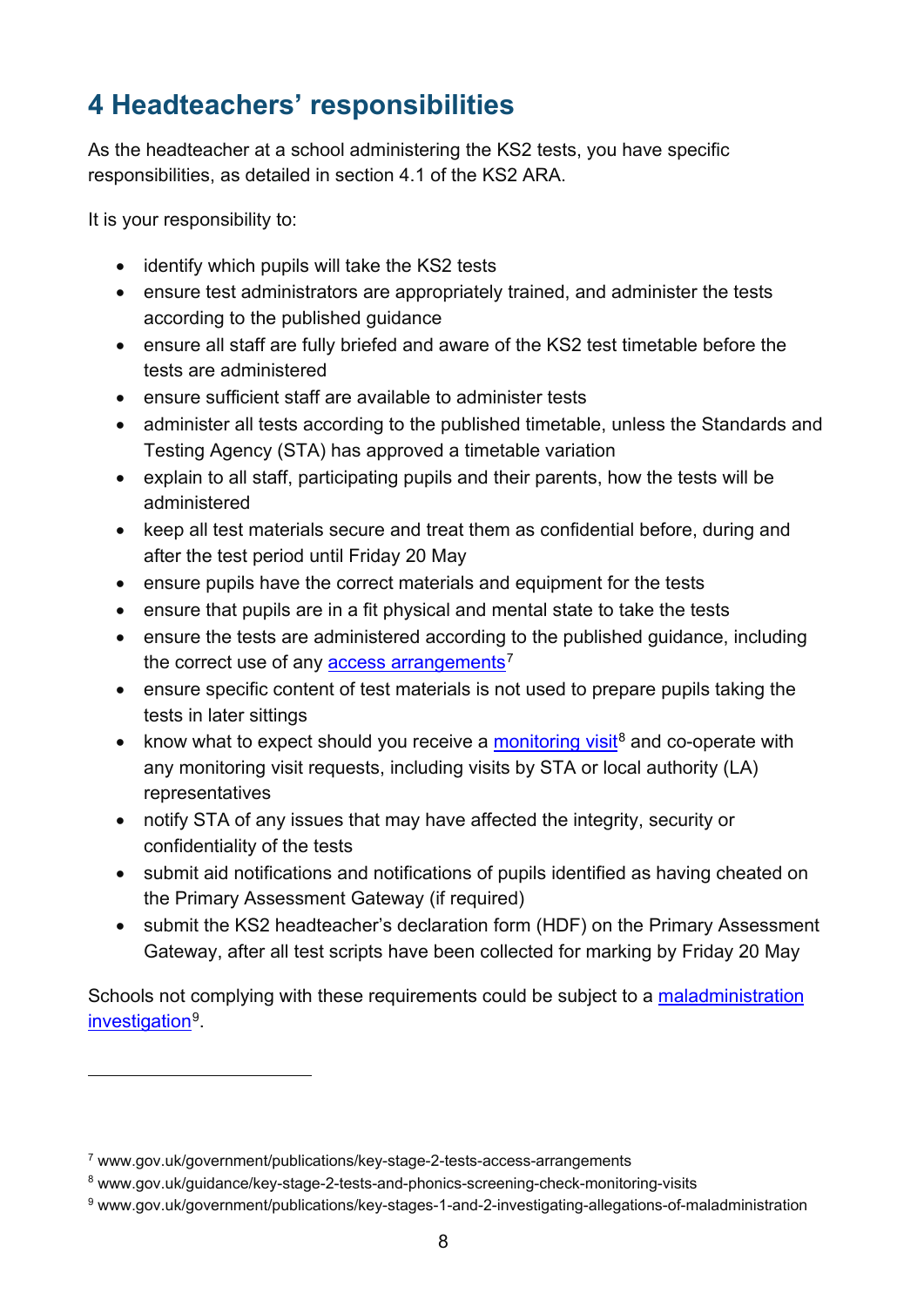# <span id="page-8-0"></span>**5 Demonstrating correct test administration**

STA recommends inviting a governor, a trusted member of the school community or a staff member from a nearby secondary school, who is not otherwise involved in administering the tests, to observe their administration.

An independent observer can provide support, and at the same time, improve their understanding of test administration. Anyone observing the tests must be familiar with this guidance, the modified test administration guidance and the KS2 ARA. STA recommends observers attend any training your school or LA is running for staff.

Observers should expect to see the complete administration of the test, or tests, they are observing. They should check:

- all test administrators are familiar with the procedures, including what is and is not permitted during the administration of all tests
- test packs are stored securely in a locked cupboard and have remained unopened, either before the published test date or more than one hour before the test taking place, unless STA has approved an early opening application
- pupils are suitably seated and supervised, and classroom displays have been removed or covered, as appropriate
- the school is administering the tests in the order published in the test timetable and access arrangements are being used correctly
- test scripts are collected from the test room immediately after the test and packaged securely in a locked cupboard until they are dispatched for marking
- any unused test papers are accounted for and stored securely until Friday 20 May

Invited observers do not replace monitoring visits. A sample of 10% of schools will receive a monitoring visit from the LA. Schools should refer to the [monitoring visits](http://www.gov.uk/guidance/key-stage-2-tests-and-phonics-screening-check-monitoring-visits)  [guidance](http://www.gov.uk/guidance/key-stage-2-tests-and-phonics-screening-check-monitoring-visits)<sup>10</sup>, that gives information about what LAs will look for during their visits.

# <span id="page-8-1"></span>**5.1 Maladministration**

In relation to the KS2 tests, the term maladministration refers to any act that:

- affects the integrity, security or confidentiality of the national curriculum assessments
- could lead to results that do not reflect pupils' unaided work

<span id="page-8-2"></span><sup>10</sup> www.gov.uk/guidance/key-stage-2-tests-and-phonics-screening-check-monitoring-visits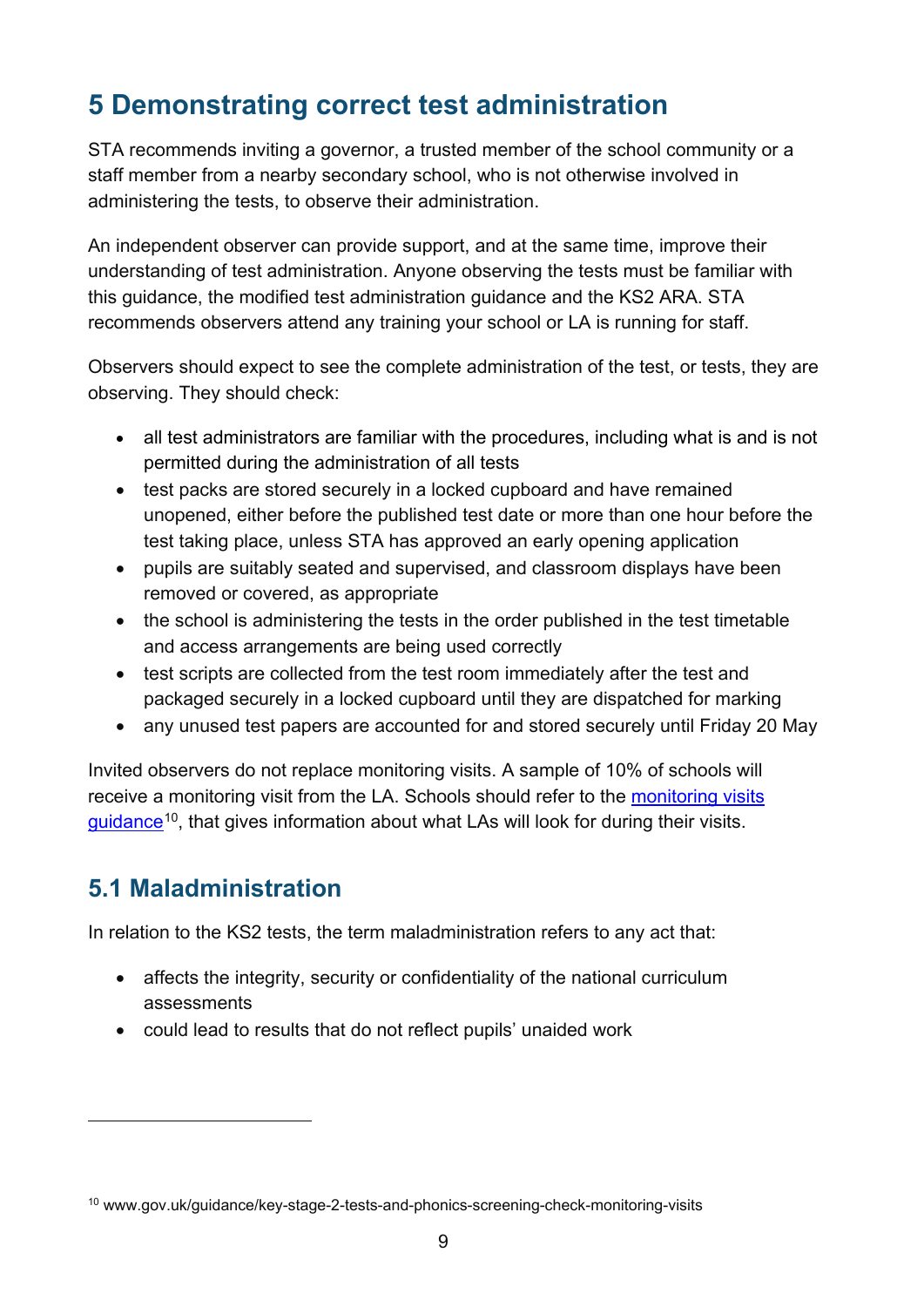• could lead to access arrangements, additional time or special consideration being incorrectly applied

Your school could be subject to a [maladministration investigation](http://www.gov.uk/government/publications/key-stages-1-and-2-investigating-allegations-of-maladministration)<sup>[11](#page-9-0)</sup> if it does not comply with the following:

- this test administration guidance
- 2022 KS2  $ARA^{12}$  $ARA^{12}$  $ARA^{12}$
- 2022 KS2 [modified test administration guidance](https://www.gov.uk/government/publications/key-stage-2-tests-modified-test-administration-guidance-mtag)<sup>[13](#page-9-2)</sup>
- 2022 KS2 access arrangements quidance<sup>[14](#page-9-3)</sup>
- $\bullet$  the guidance on  $keeping$  materials secure<sup>[15](#page-9-4)</sup>
- 2022 quidance on [returning test scripts](https://www.gov.uk/government/publications/key-stage-2-attendance-register-and-test-script-dispatch)<sup>[16](#page-9-5)</sup>
- test administration instructions provided with the test materials
- 2022 KS2 special consideration quidance<sup>[17](#page-9-6)</sup>

You should consider taking steps to protect staff involved in administering the tests. Misinterpretations about correct test administration can lead to allegations of maladministration. To avoid this, ensure all staff, participating pupils and parents understand:

- how the tests will be administered
- the date each test should be administered
- what assistance is and is not allowed in the tests
- how any access arrangements will be used
- how timetable variations can be used

Concerns about the administration of the tests, or any allegations of maladministration (which could include cheating), should be reported to STA by contacting the national curriculum assessments helpline on 0300 303 3013 or [assessments@education.gov.uk.](mailto:assessments@education.gov.uk)

<span id="page-9-0"></span><sup>11</sup> www.gov.uk/government/publications/key-stages-1-and-2-investigating-allegations-of-maladministration

<span id="page-9-1"></span><sup>12</sup> www.gov.uk/government/publications/2022-key-stage-2-assessment-and-reporting-arrangements-ara

<span id="page-9-2"></span><sup>13</sup> www.gov.uk/government/publications/key-stage-2-tests-modified-test-administration-guidance-mtag

<span id="page-9-3"></span><sup>14</sup> www.gov.uk/government/publications/key-stage-2-tests-access-arrangements

<span id="page-9-4"></span><sup>15</sup> www.gov.uk/government/publications/key-stage-2-tests-and-phonics-screening-check-keep-materialssecure

<span id="page-9-5"></span><sup>16</sup> www.gov.uk/government/publications/key-stage-2-attendance-register-and-test-script-dispatch

<span id="page-9-6"></span><sup>17</sup> www.gov.uk/government/publications/key-stage-2-tests-special-consideration-guidance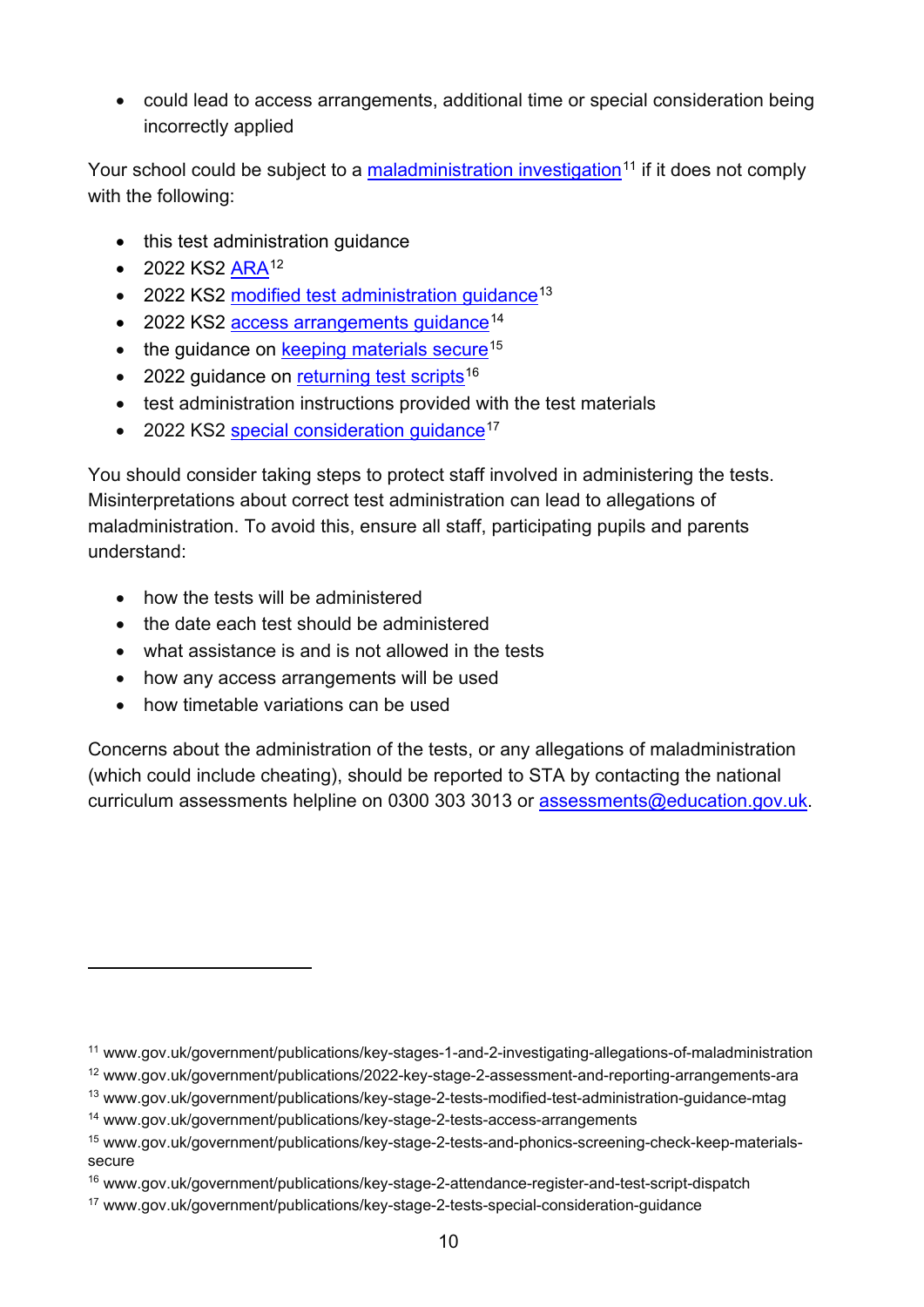# <span id="page-10-0"></span>**6 Preparing test administrators**

Headteachers will need to consider the staff resource required to administer the tests. Anyone administering a test on their own is vulnerable to allegations of maladministration. Therefore, STA recommends having at least 2 test administrators in each test room.

Arrangements should also be in place in case a pupil needs to leave the test room, for example, if they are disruptive or begin to feel unwell.

Test administrators will usually be headteachers, teachers or teaching assistants. Test administrators must be trained in how the tests will be administered. This will help avoid misunderstandings about test administration and misinterpretation of valid access arrangements or assistance.

If a test administrator is a relative of a pupil they are supervising, there must be at least one other test administrator (not related to the pupil) present at all times.

STA encourages schools to hold training sessions for those involved in administering KS2 tests. If schools have arranged independent observation of the tests, observers should also attend this training. Test administrators should familiarise themselves with this guidance and with:

- section 7 of the 2022 KS2 ARA
- past papers available in the practice [materials](https://www.gov.uk/government/collections/national-curriculum-assessments-practice-materials)<sup>[18](#page-10-1)</sup> collection
- which test is being administered on each day, as detailed in the test timetable
- access arrangements guidance and those pupils needing arrangements
- test administration instructions provided with test materials, including:
	- o what equipment is required for a particular test
	- $\circ$  the length of the test
	- o what assistance is allowed for each test
- [Notes for readers in the English grammar, punctuation and spelling test](https://www.gov.uk/government/publications/notes-for-readers-in-the-english-grammar-punctuation-and-spelling-test-short-answer-questions)<sup>[19](#page-10-2)</sup>, which gives guidance on how particular question types should be read
- guidance to ensure [test scripts can be marked on screen](https://www.gov.uk/government/publications/key-stage-2-tests-ensuring-test-scripts-can-be-marked-on-screen)<sup>[20](#page-10-3)</sup>

<span id="page-10-1"></span><sup>&</sup>lt;sup>18</sup> www.gov.uk/government/collections/national-curriculum-assessments-practice-materials

<span id="page-10-2"></span><sup>19</sup> www.gov.uk/government/publications/notes-for-readers-in-the-english-grammar-punctuation-andspelling-test-short-answer-questions

<span id="page-10-3"></span><sup>&</sup>lt;sup>20</sup> www.gov.uk/government/publications/key-stage-2-tests-ensuring-test-scripts-can-be-marked-on-screen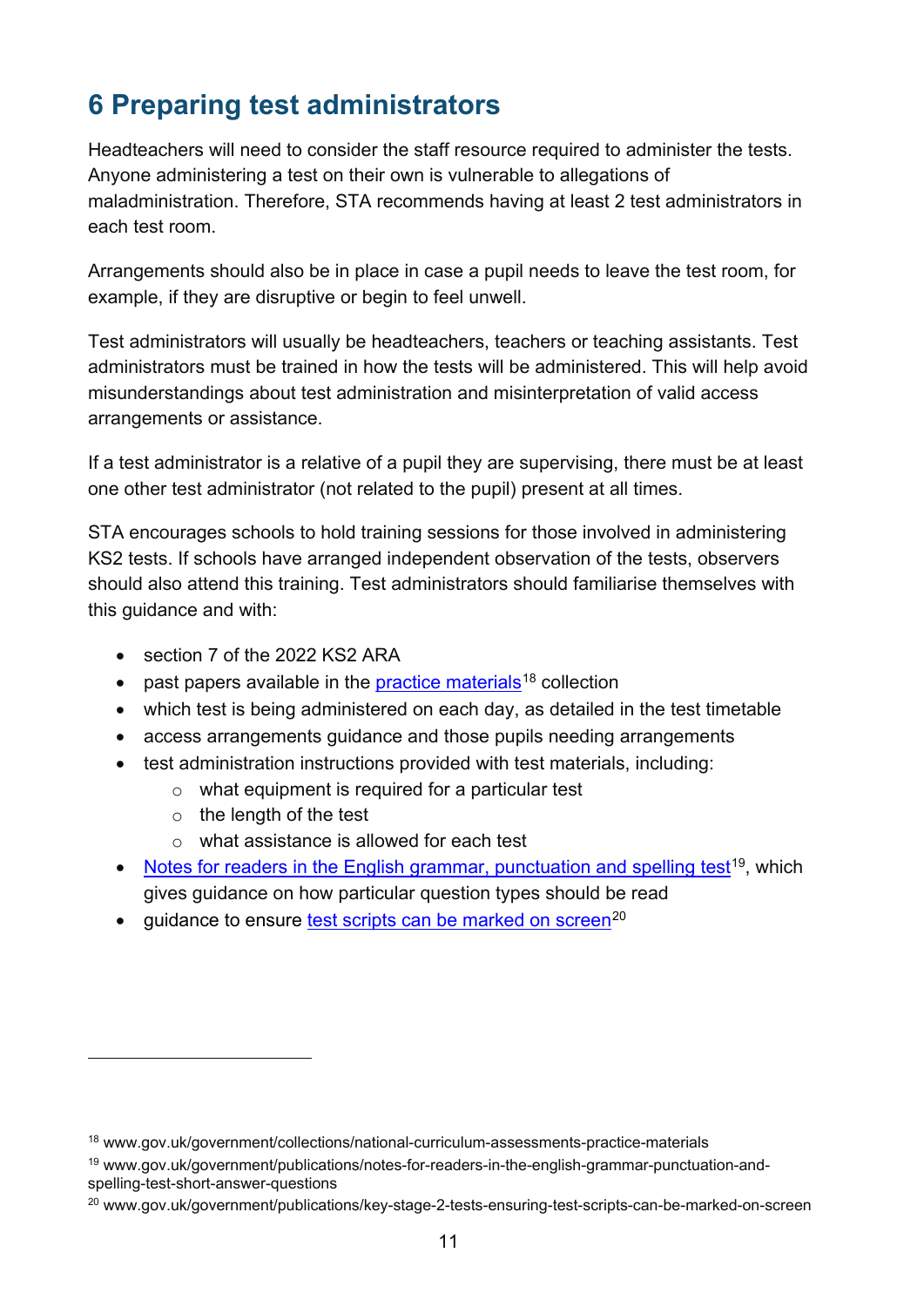# <span id="page-11-0"></span>**7 Receiving and storing test materials**

Headteachers should consider where the test materials will be stored. You must ensure you have adequate space to store them securely. STA will deliver materials to school addresses taken from Get [Information About Schools](https://get-information-schools.service.gov.uk/) (GIAS)<sup>[21](#page-11-2)</sup> so you must ensure your school's details are up to date by logging into GIAS via  $\frac{DFE \text{ Sign-in}^{22}}{2}$ .

Schools will receive KS2 test materials and stationery materials, including any modified test orders, in the week beginning Monday 25 April.

The headteacher is responsible for checking their school's delivery against the delivery note to ensure the correct number and type of test materials have been received. If the headteacher is not available, they must delegate this responsibility to a senior member of staff who understands the process (see section 7.1).

If you have not received your test materials by Friday 29 April, if a delivery is incomplete or if test packs are unsealed or damaged on arrival, you should contact the national curriculum assessments helpline on 0300 303 3013. You may be asked to send a photograph of any damaged packages.

You must keep test materials secure and treat them as confidential from the point they are received in school until Friday 20 May, the day after the last test can be administered using a timetable variation.

# <span id="page-11-1"></span>**7.1 How to check your delivery**

STA recommends 2 members of school staff undertake this check together. The inner packs of test papers must remain unopened.

You should check your delivery as soon as you receive it. You should check:

- the school's details are correct, and the delivery is for your school
- the boxes for any damage
- the number and type of test packs received against the accompanying delivery note and annotate it accordingly
- the details on your attendance registers are correct

The delivery note will be included in the first box of each consignment. You should use it to ensure you have received the correct number of boxes and all materials. Make a note

<span id="page-11-2"></span><sup>21</sup> www.get-information-schools.service.gov.uk

<span id="page-11-3"></span><sup>22</sup> https://services.signin.education.gov.uk/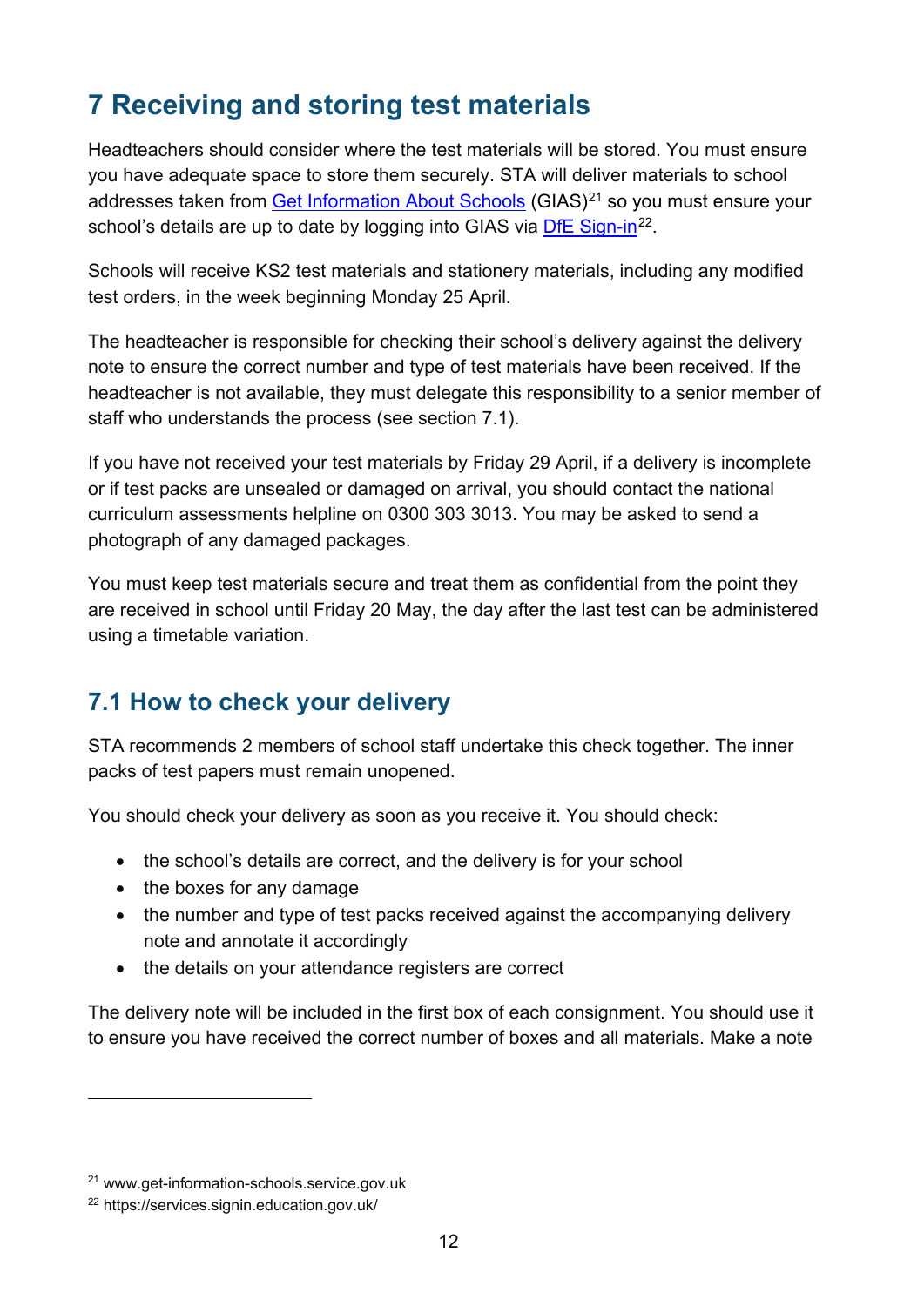of your checks on the delivery note. Ensure you check all boxes thoroughly as packs of tests may be split between boxes.

When you have finished your checks, ensure all materials are stored in a locked cupboard. Keep your annotated copy of the delivery note somewhere accessible in case you receive a [monitoring visit](http://www.gov.uk/guidance/key-stage-2-tests-and-phonics-screening-check-monitoring-visits) $^{23}$ .

# <span id="page-12-0"></span>**7.2 Stationery materials**

Test attendance registers, script return bags, labels and [returning test scripts guidance](https://www.gov.uk/government/publications/key-stage-2-attendance-register-and-test-script-dispatch)<sup>[24](#page-12-3)</sup> will be delivered to schools with their 2022 test materials. This will reduce the number of deliveries to schools and the amount of packaging used. As a result, delivery boxes may be larger than previous years.

There will be one attendance register for each test paper (6 in total) rather than one for each subject. Your test attendance registers will be included in consignment 1 of your delivery.

# <span id="page-12-1"></span>**7.3 Security of test materials**

Headteachers must ensure the security and confidentiality of the KS2 tests are maintained from when they are received until Friday 20 May, this includes unused test papers. Practical advice on keeping materials secure is available in the [test security](https://www.gov.uk/government/publications/key-stage-2-tests-and-phonics-screening-check-keep-materials-secure)  [guidance](https://www.gov.uk/government/publications/key-stage-2-tests-and-phonics-screening-check-keep-materials-secure)[25.](#page-12-4)

Test materials must be stored securely, in a locked cupboard. The headteacher should allocate responsibility for overseeing the storage of test materials to a member of staff not directly involved with the administration of the tests. This member of staff should take responsibility for the storage of test materials and the cupboard key. They should also keep a log of requests for access to the materials.

Teachers and test administrators must not discuss the content of the test papers with anyone. Specific content that could compromise a test must not be discussed on social media or published online.

<span id="page-12-2"></span><sup>&</sup>lt;sup>23</sup> www.gov.uk/guidance/key-stage-2-tests-and-phonics-screening-check-monitoring-visits

<span id="page-12-3"></span><sup>24</sup> www.gov.uk/government/publications/key-stage-2-attendance-register-and-test-script-dispatch

<span id="page-12-4"></span><sup>25</sup> www.gov.uk/government/publications/key-stage-1-and-2-tests-and-phonics-screening-check-securityadvice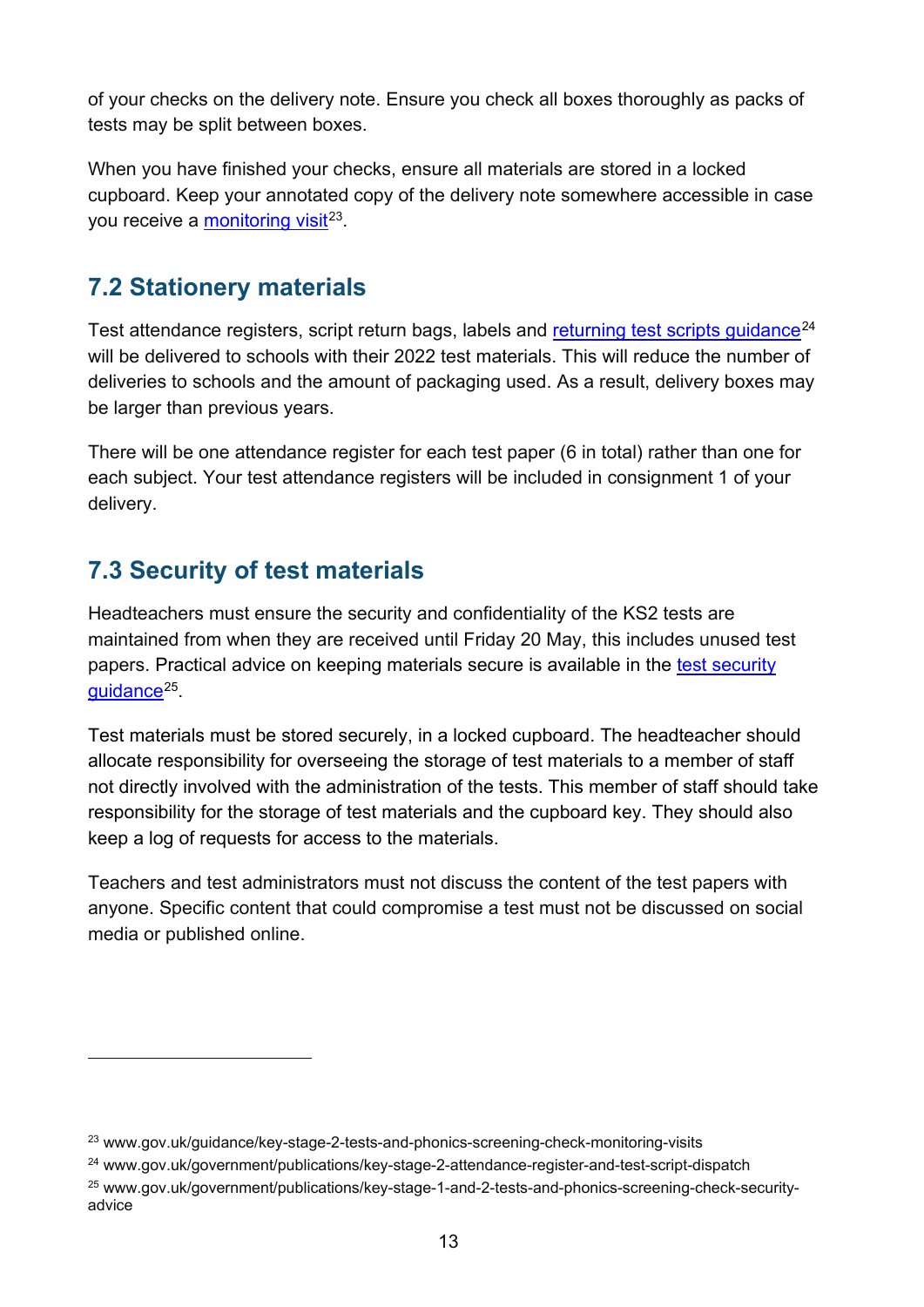# <span id="page-13-0"></span>**8 Preparing to administer the tests**

# <span id="page-13-1"></span>**8.1 Pupil registration**

You should have registered and confirmed all pupils who are at the end of KS2 on the Primary Assessment Gateway by Friday 11 March. However, it is important you amend your school's data to reflect any pupils who have left or joined your school after the deadline. You can make amendments to the 'Manage pupil registration' form on the Primary Assessment Gateway until the end of test week. It is essential you add any pupils who join the school after Friday 11 March including those not taking the tests, for example because they are working below the standard.

## <span id="page-13-2"></span>**8.2 Access arrangements**

Test administrators should have a list of pupils requiring access arrangements and must follow the  $\frac{access}{}$  arrangements guidance<sup>26</sup>. Adults administering tests to pupils who need access arrangements must not be a relative, carer or guardian of the pupil.

Test administrators should note for their own records where an access arrangement was provided in the tests and, if appropriate, the name of the scribe, reader, prompter or translator used by each pupil. If you use access arrangements inappropriately, this could lead to a maladministration investigation.

You should also consider explaining to parents and pupils what support is allowed in the tests. This should help avoid any misinterpretation of valid access arrangements, which could lead to allegations of maladministration.

# <span id="page-13-3"></span>**8.3 Preparing test rooms**

Schools should prepare the test rooms to ensure a quiet space is available to all pupils. If a pupil is supported with an access arrangement that may disturb or aid other pupils, you should consider administering the tests to those pupils in a separate room.

In order to prepare any rooms where tests will take place, you should:

- remove or cover any displays or materials that could help pupils, including removing items that could help in the spelling test
- ensure seating arrangements will allow all pupils to work quietly and independently
- ensure pupils will not be able to view each other's test papers

<span id="page-13-4"></span><sup>26</sup> www.gov.uk/government/publications/key-stage-2-tests-access-arrangements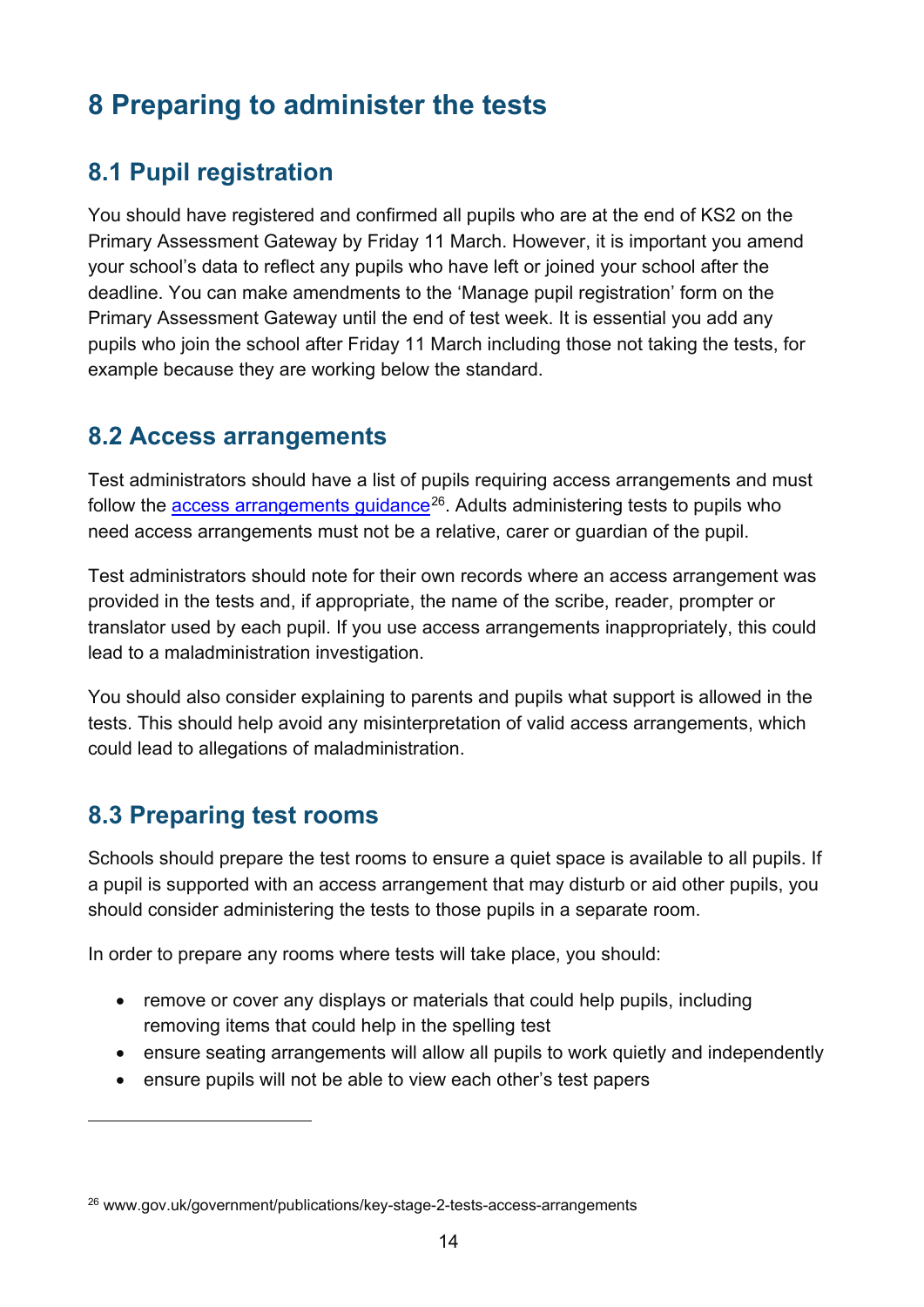• ensure a clock is visible to pupils to help them pace themselves

Test administrators should write the full school name and DfE number on a board at the front of the class. Pupils should copy this on to their answer booklet or test paper and any additional paper used. This information will make it easier to track test scripts during the marking process. The test administrator should also write the start and finish times of the tests on the board.

# <span id="page-14-0"></span>**8.4 Equipment**

Pupils will require:

- blue or black pens, dark pencils and pencil sharpeners
- rulers (showing centimetres and millimetres)
- angle measurers or protractors
- mirrors

A specific list of equipment needed for each test is detailed in sections 10 to 13.

Rubbers are allowed but encourage pupils to cross out answers they wish to change instead of rubbing them out.

Pupils must not write their answers using glitter pens or other coloured pens. These do not show up when scanned for on-screen marking.

Pupils may highlight passages of text, in any of the tests, provided this is normal classroom practice. Pupils must not write their answers with a highlighter pen.

#### **Word processors, dictionaries and other reference material**

If it is normal classroom practice, pupils may use word processors or other technical or electronic aids in the tests, provided the functionality does not give the pupil an advantage. Bilingual word lists, electronic translators and electronic spell checkers can only be used as shown in sections 10 to 13, providing this is normal classroom practice. Pupils must not use a dictionary during any of the tests.

#### **Additional paper**

If pupils require additional paper, ensure the pupil's name and school DfE number are written on the additional paper and the paper is attached to the pupil's test script.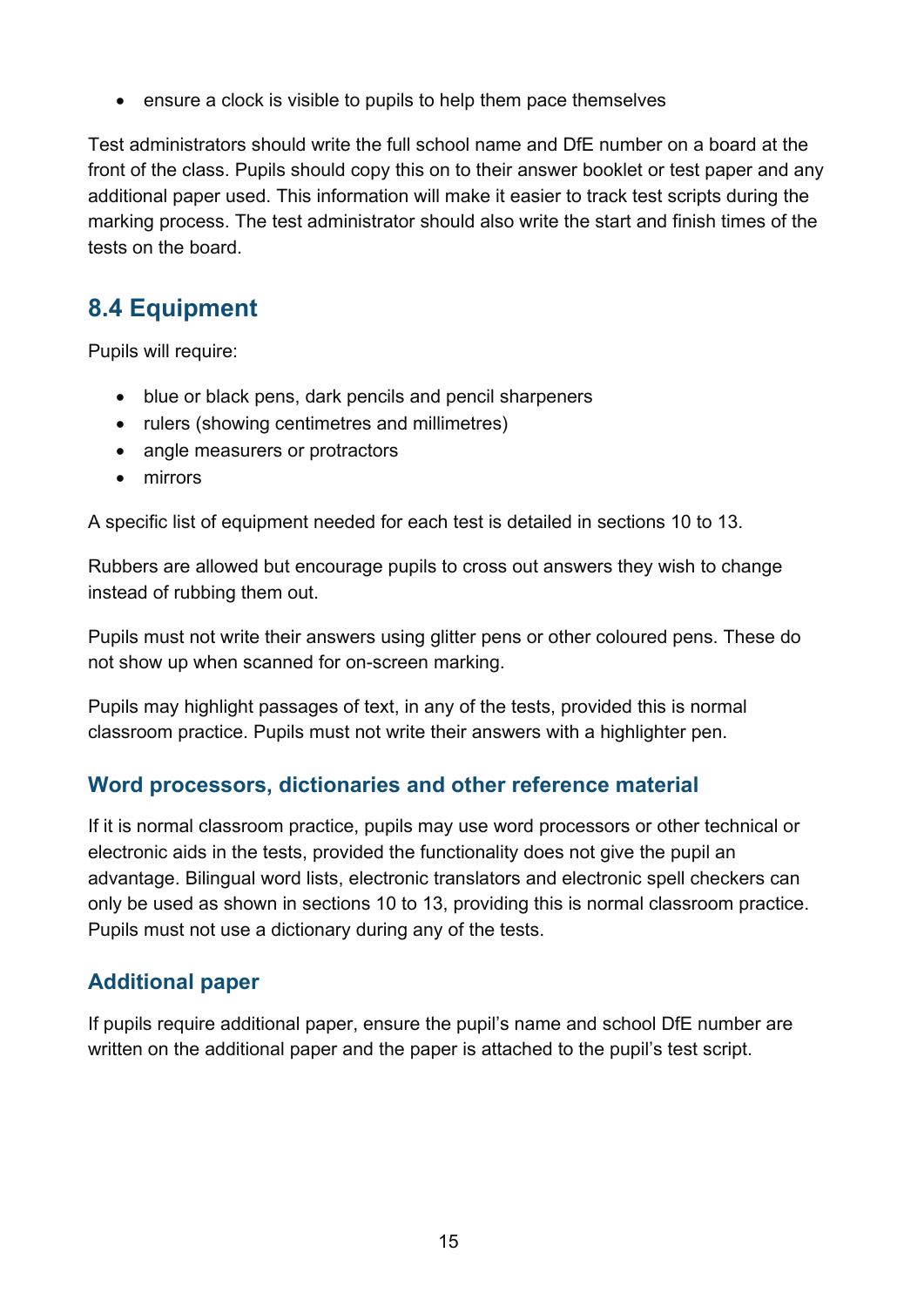#### **Squared paper**

Mathematics test papers include space for working out, with gridlines included where these are useful to pupils. STA discourages the use of additional squared paper, as pupils may lose marks if they make an error or omission when they transfer their working to the test paper. However, if using squared paper is part of normal classroom practice, it can be used as an access arrangement and must be attached to the pupil's test script. If squared paper is used, ensure the pupil's name and school DfE number are written on the additional paper and the paper is attached to the pupil's test script.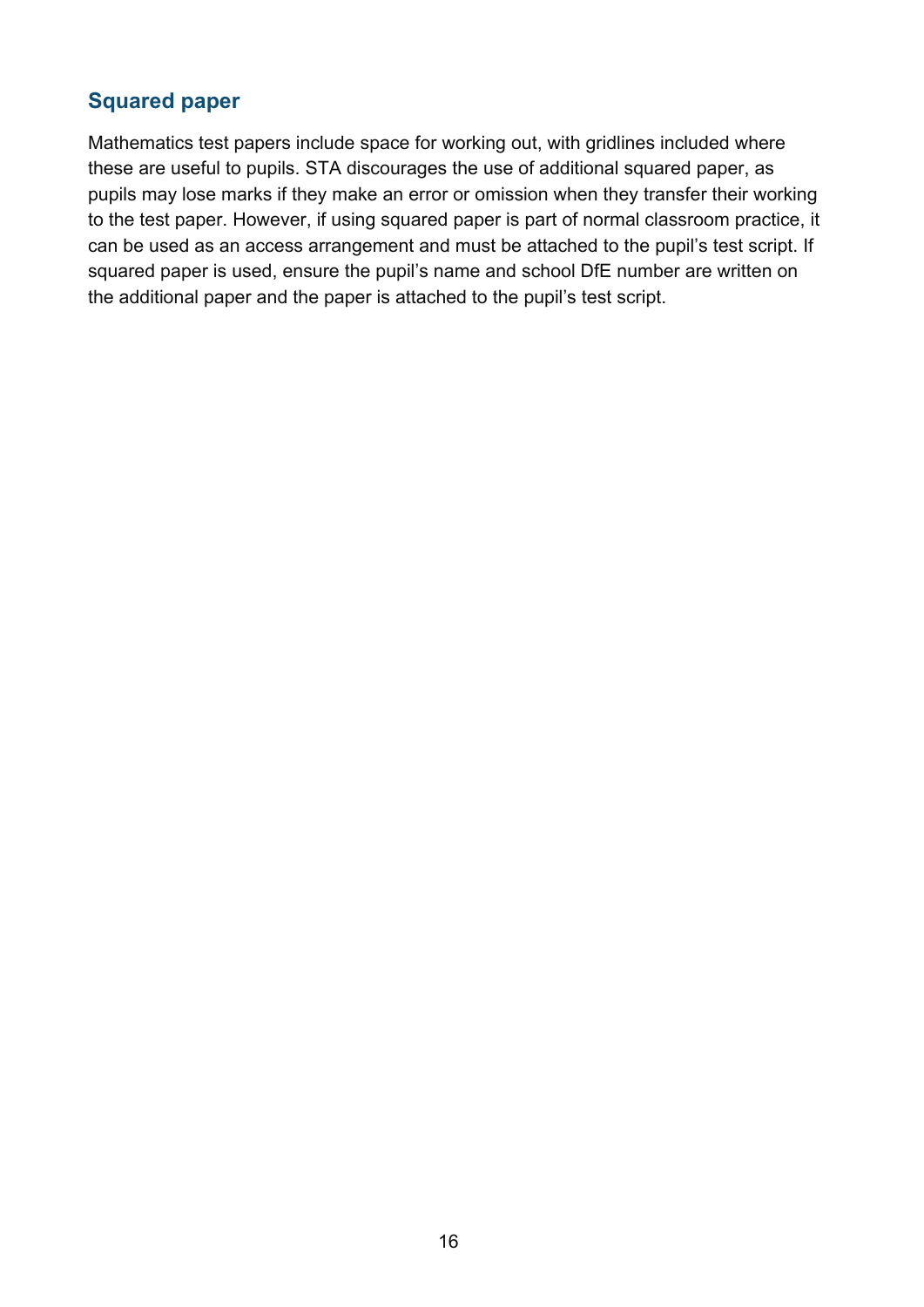# <span id="page-16-0"></span>**9 Administering the tests**

## <span id="page-16-1"></span>**9.1 At the start of a test**

Two members of staff should collect the test packs from your secure storage. This should be recorded in the log. If there is more than one test paper to be administered on the same day, packs for a particular test should only be collected when you are ready to administer that test.

You must ensure that nothing you say or do during the tests could be interpreted as giving pupils an advantage, for example, indicating that an answer is correct or incorrect, or suggesting the pupil look at an answer again.

Test packs should be opened in front of the pupils in the rooms where they are being administered immediately before the administration of the test. You should do this with another member of staff present. If tests are being administered in different rooms, schools should open packs in one room and then take pupils and their papers to the other rooms to administer them.

You should take care to ensure the correct test packs are opened. If an incorrect test pack is opened, you must reseal the pack immediately and phone the national curriculum assessments helpline on 0300 303 3013 for advice.

Once the test pack has been opened, until Friday 20 May, teachers and test administrators must not:

- discuss the content of the test papers with anyone
- publish or discuss specific content that could compromise the test on social media or online
- use question-specific information to prepare pupils for the tests
- leave unused test papers unsecured

This is to help ensure the security and confidentiality of the tests is maintained until the end of the timetable variation period so that no pupil has an advantage over another.

## <span id="page-16-2"></span>**9.2 Additional test materials**

Schools requiring additional KS2 test materials should contact the national curriculum assessments helpline on 0300 303 3013 as soon as possible to arrange a delivery. Schools must not photocopy test papers without permission from STA.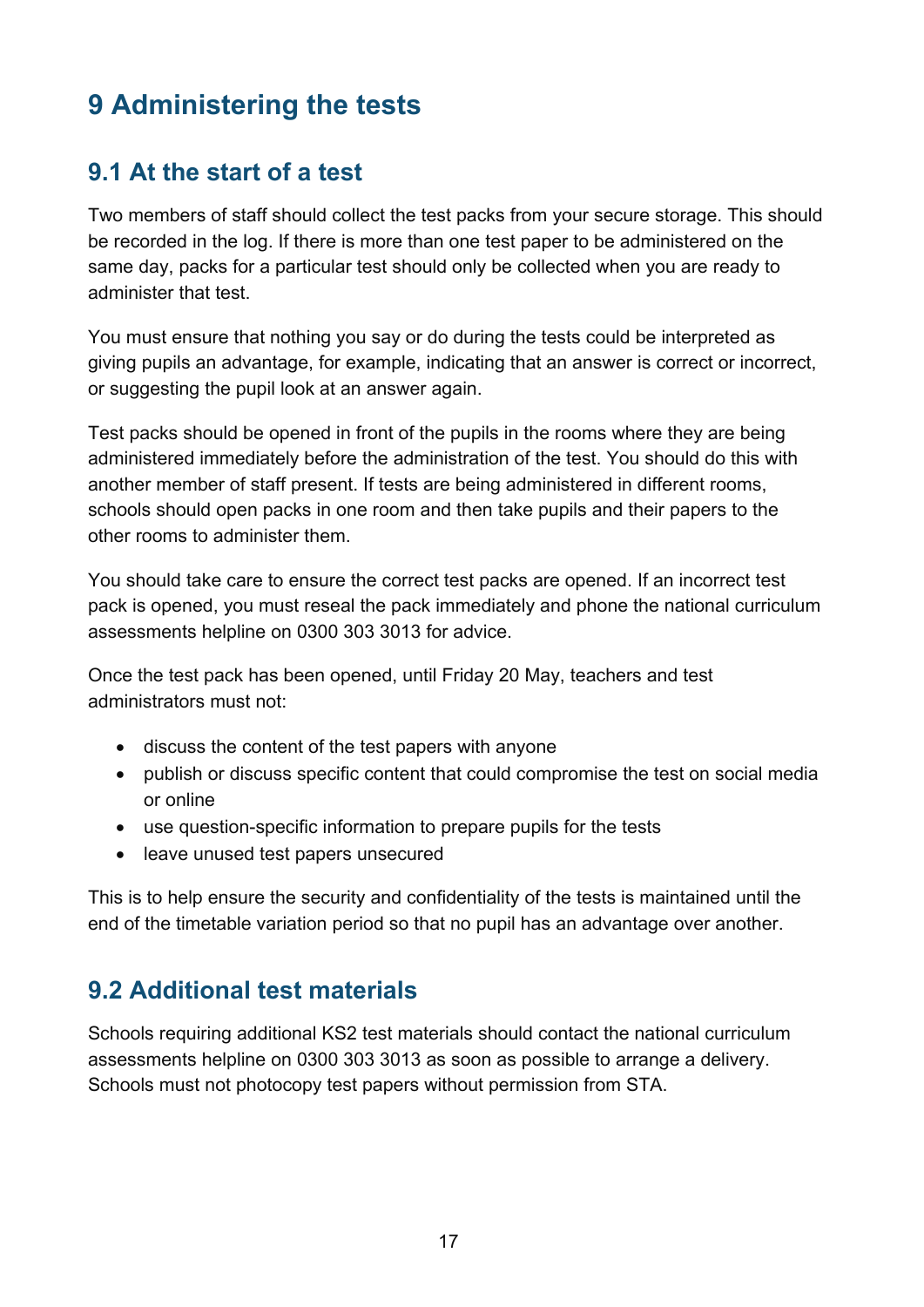# <span id="page-17-0"></span>**9.3 Early opening of test packs**

Information about when you can open test materials is included on the front sheet of each test pack. You must not open the test packs early to familiarise yourself with the test content. This can lead to allegations of maladministration and the potential annulment of pupils' results.

Test packs can be opened up to one hour before the start of a test, without approval, if:

- a written translation is required for a mathematics test
- a translator or signer is making preparations
- a test paper needs to be adapted to meet the needs of individual pupils
- preparing equipment

Schools needing to open test packs more than one hour early to make modifications should have made applications for early opening on the Primary Assessment Gateway by Friday 11 March.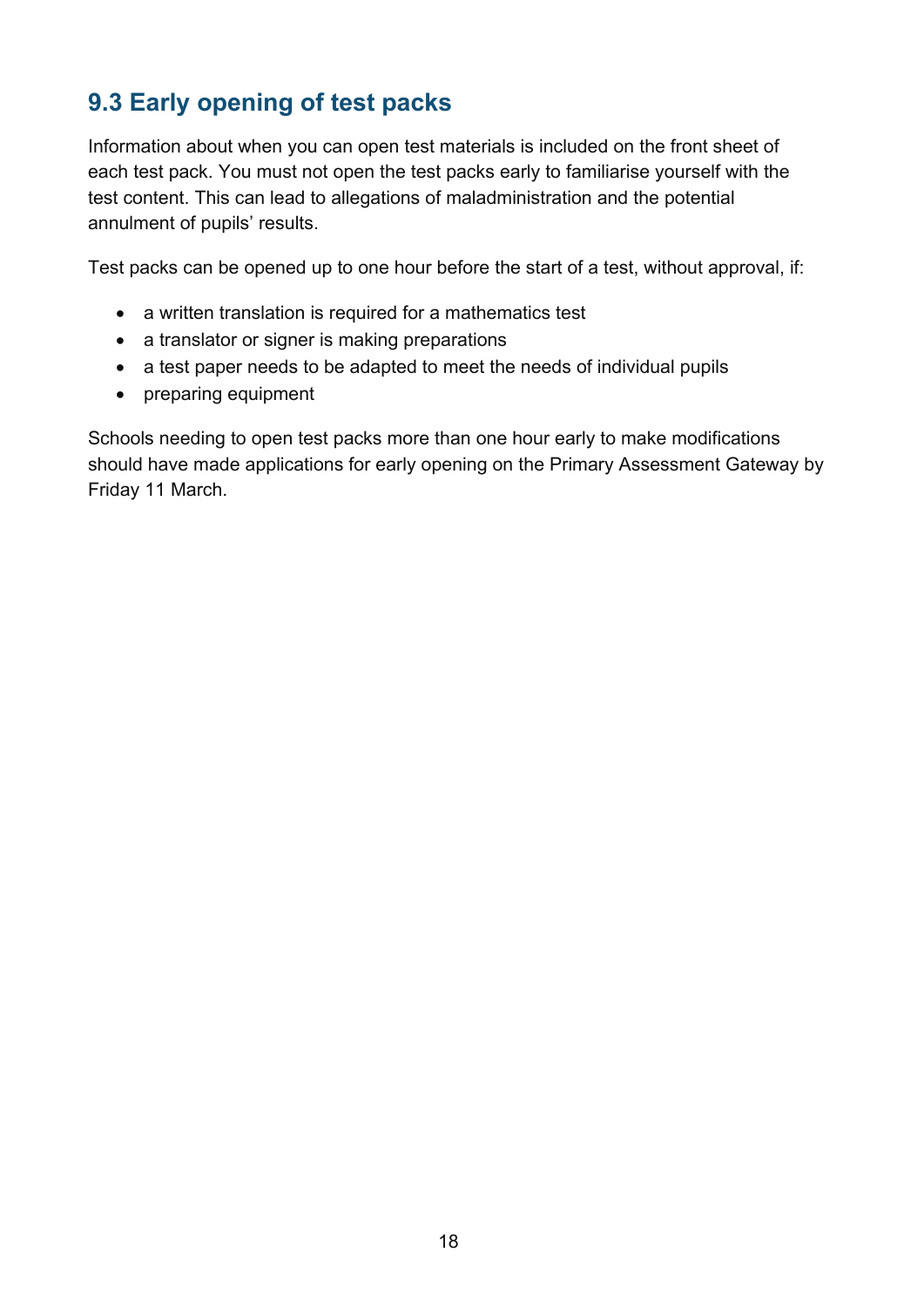# <span id="page-18-0"></span>**10 Test administration on Monday 9 May**

## <span id="page-18-1"></span>**10.1 English grammar, punctuation and spelling Paper 1: questions**

#### **Format**

Paper 1: questions consists of a single test paper and pupils have 45 minutes to complete it.

#### **Equipment**

Each pupil will need:

• a blue or black pen or a dark pencil

Pupils are not allowed:

- dictionaries
- electronic spell checkers
- bilingual word lists or electronic translators

#### **Assistance**

There is no specific hearing impairment guidance for this test but if signing, be careful to ensure you do not convey information that would give pupils an advantage.

Guidance for administering the test to pupils with a visual impairment is contained in the modified test packs.

[Notes for readers in the KS1 and KS2 English grammar, punctuation and spelling test](https://www.gov.uk/government/publications/notes-for-readers-in-the-english-grammar-punctuation-and-spelling-test-short-answer-questions)<sup>[27](#page-18-2)</sup> gives examples of how to read particular types of question.

If a pupil asks a question about test content, you may explain or rephrase a question provided you do not give away subject-specific information. For example, if a question asks to "insert a pair of commas", 'insert' may be explained, but not 'commas'.

The following examples illustrate how to deal with some common situations.

<span id="page-18-2"></span><sup>27</sup> www.gov.uk/government/publications/notes-for-readers-in-the-english-grammar-punctuation-andspelling-test-short-answer-questions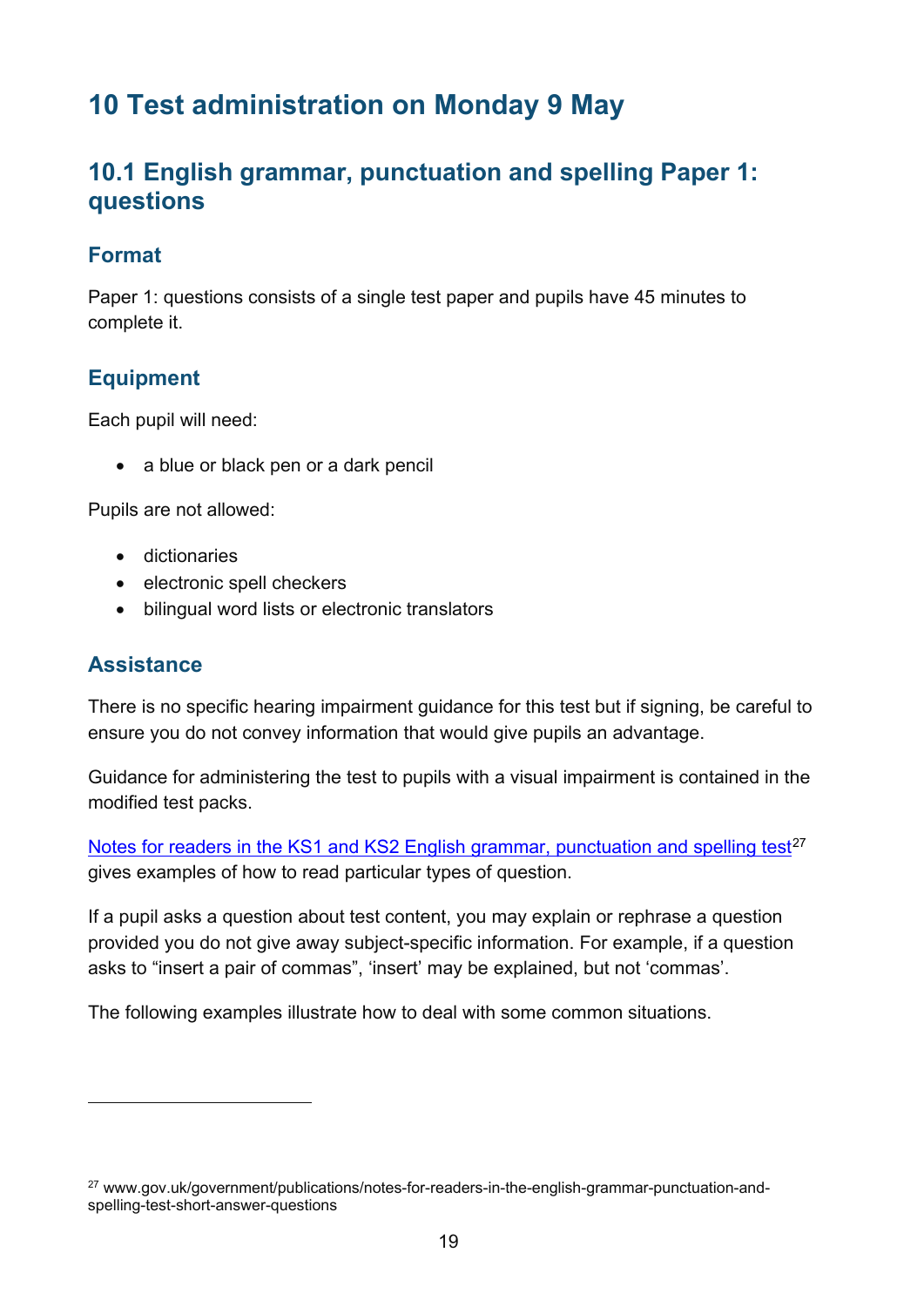Question: "I do not understand the question."

Answer: "Read the question again and underline key words that tell you what to do."

Question: "What does 'adverb' mean?"

Answer: "I cannot tell you but think hard and try to remember. We can talk about it after the test."

You must not explain any subject-specific terminology. If any other word in a question is unfamiliar to pupils, you may explain it, or show them objects or pictures to help them understand.

This example is taken from the 2016 sample KS2 English grammar, punctuation and spelling Paper 1: questions:

Question 11: Circle all the pronouns in the sentence below.

They bought new jumpers for themselves and a warm scarf for Dad.

You may explain words to help the pupil understand the context and instructions, such as 'circle', 'jumpers', 'scarf', or explain that 'Dad' is a person's name. You must not explain any subject-specific vocabulary that might give the pupil an unfair advantage, such as 'pronouns'. You must not identify people's names in questions asking which word requires a capital letter or why a capital letter is needed.

## <span id="page-19-0"></span>**10.2 English grammar, punctuation and spelling Paper 2: spelling**

#### **Format**

Paper 2: spelling consists of an answer booklet for pupils to complete and a test transcript to be read by the test administrator. The transcript is included in the guidance provided with the answer booklets.

Pupils will have approximately 15 minutes to complete the test, by writing the 20 missing words in the answer booklet. The test is not strictly timed.

#### **Equipment**

Each pupil will need:

• a blue or black pen or a dark pencil

Pupils are not allowed:

• dictionaries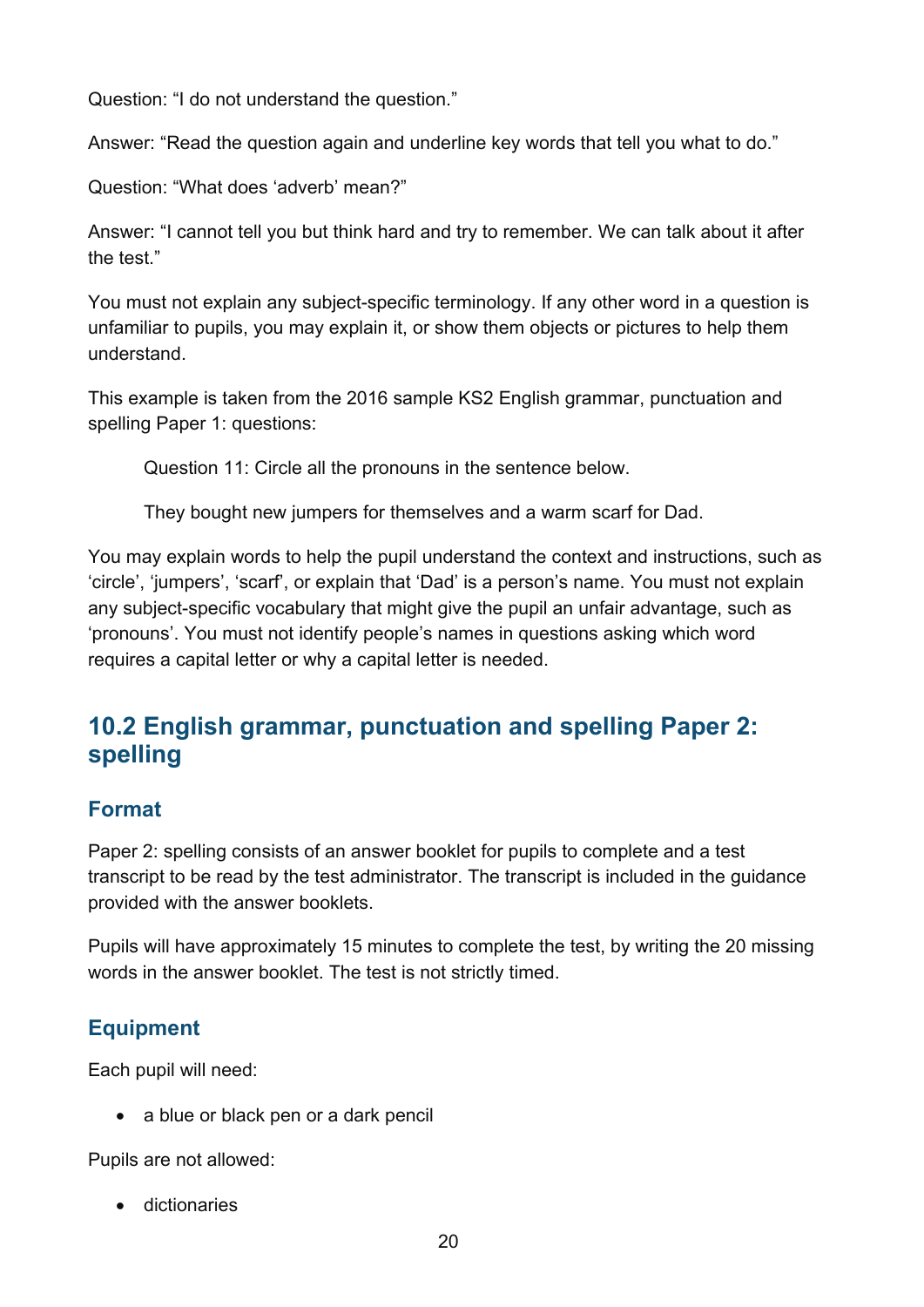- electronic spell checkers
- bilingual word lists or electronic translators

#### **Assistance**

Pupils should not require any assistance during the administration of Paper 2: spelling.

You should take care not to overemphasise spelling when reading out the words pupils need to spell.

There is no specific hearing impairment guidance for this test but if signing, be careful to ensure you do not convey information that would give pupils an advantage. If this paper is presented through sign language, finger spelling must not be used.

Guidance for administering the test to pupils with a visual impairment is contained in the modified test packs.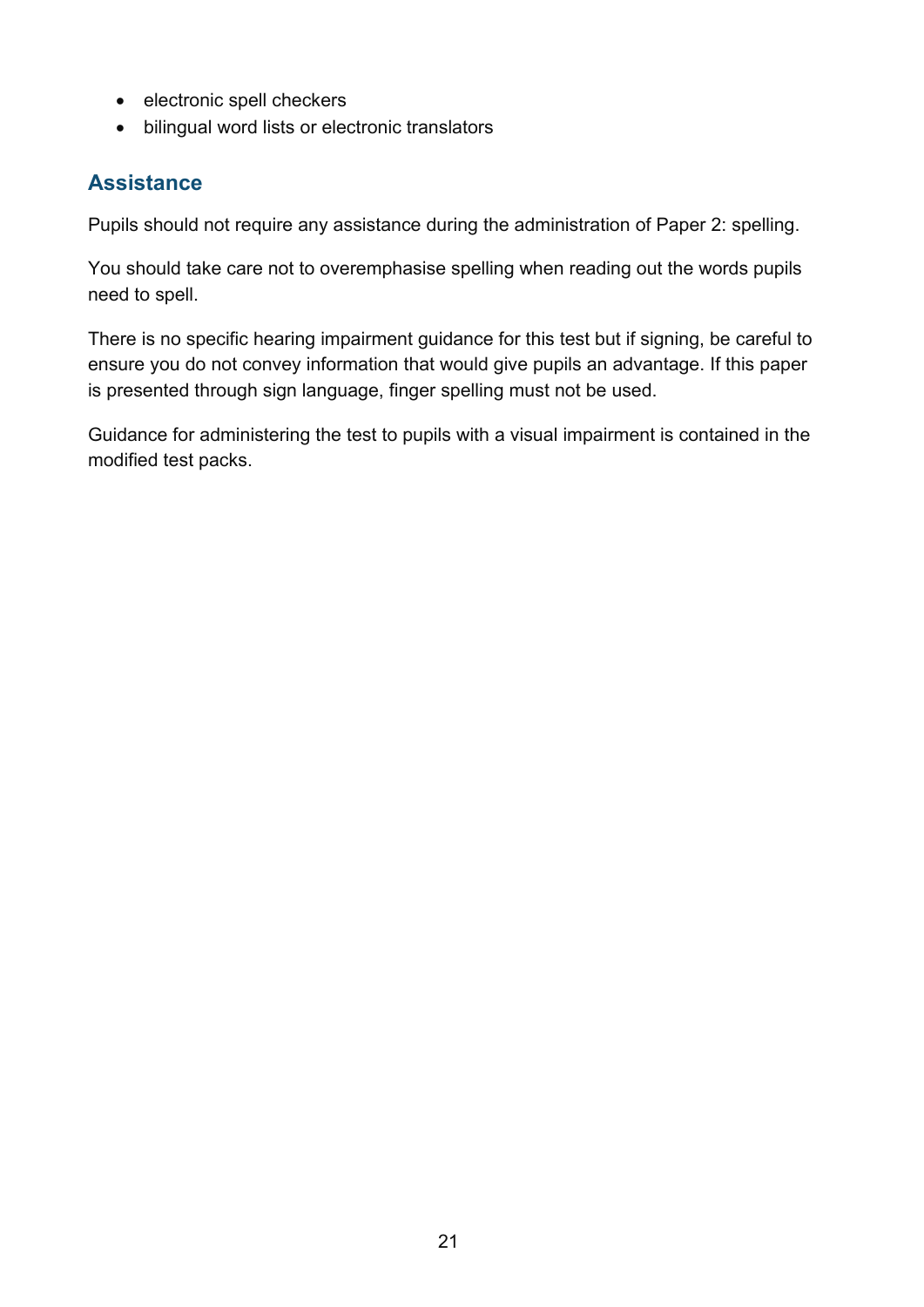# <span id="page-21-0"></span>**11 Test administration on Tuesday 10 May**

# <span id="page-21-1"></span>**11.1 English reading**

#### **Format**

This test consists of a reading answer booklet and a separate reading booklet. All pupils must be given an unused reading booklet. Do not re-use reading booklets if you administer the test to groups of pupils at different times.

Pupils will have a total of one hour to read the 3 texts in the reading booklet and complete the questions at their own pace. They can approach the test as they choose, for example, working through one text and answering the questions before moving on to the next.

## **Equipment**

Each pupil will need:

• a blue or black pen or a dark pencil

If it is normal classroom practice, pupils may use:

- monolingual English electronic spell checkers, provided they do not give definitions of words
- highlighter pens to highlight text (not for providing answers)

You may give pupils additional lined paper if they request it. However, pupils should be encouraged to use the extra space in the answer booklet before using additional paper. The answer space provided in the answer booklet should be sufficient for most pupils and gives a guide to the length of answer expected for each question.

Pupils must not use a dictionary.

#### **Assistance**

The English reading test must not be read to individuals or to a group, except for the general instructions. However, you may rephrase the explanations provided in the test instructions on page 3 of the reading answer booklet to ensure all pupils understand them. No other part of the reading answer booklet or reading booklet may be read to pupils or rephrased.

If a pupil asks a question about test content, you must not explain the meanings of any words or expressions.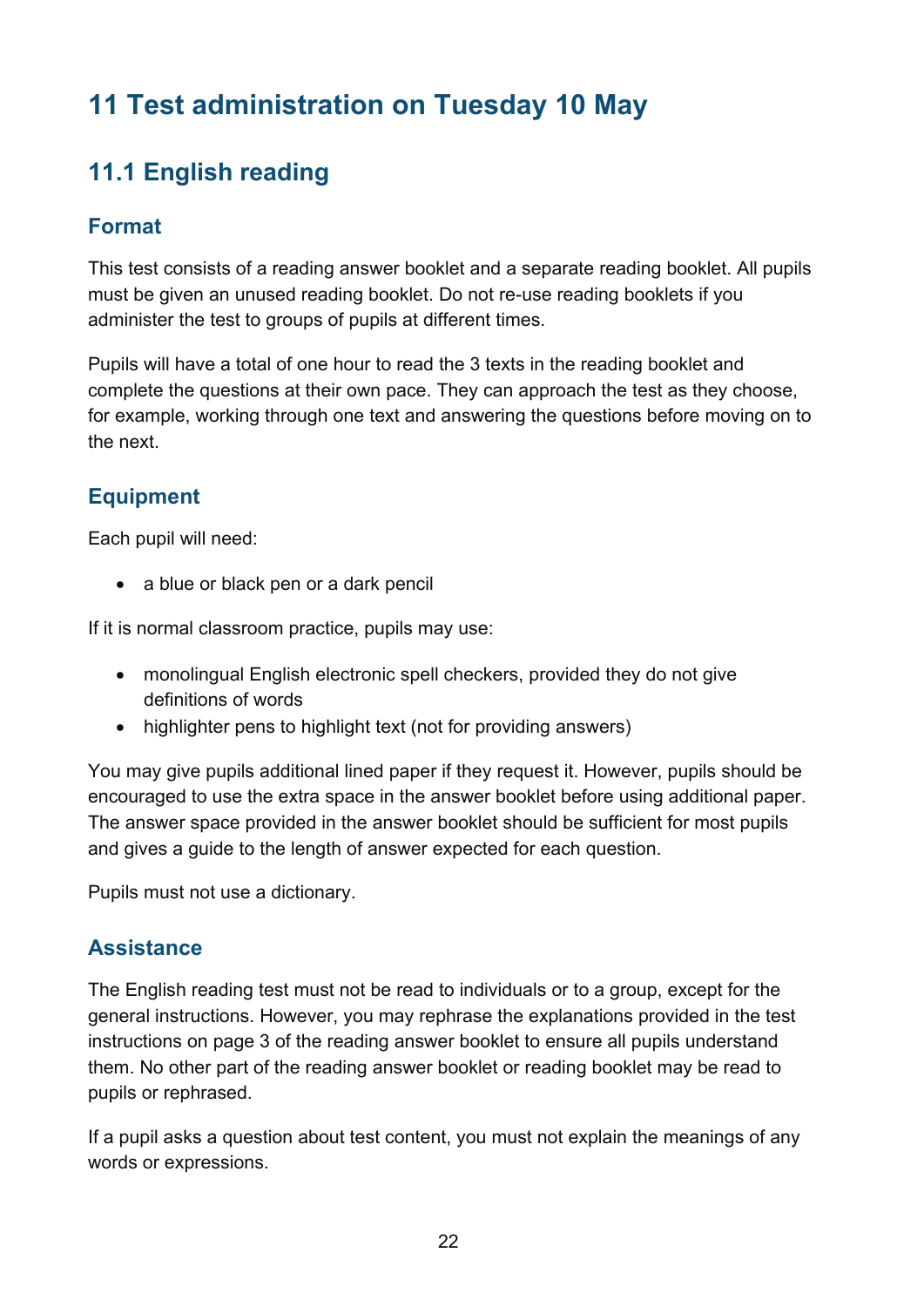There is no specific hearing impairment guidance for this test but if signing, be careful to ensure you do not convey information that would give pupils an advantage.

Guidance for administering the test to pupils with a visual impairment is contained in the modified test packs.

The example below illustrates how to deal with a common situation.

Question: "I do not understand the question."

Answer: "Read the question again and underline key words that tell you what to do."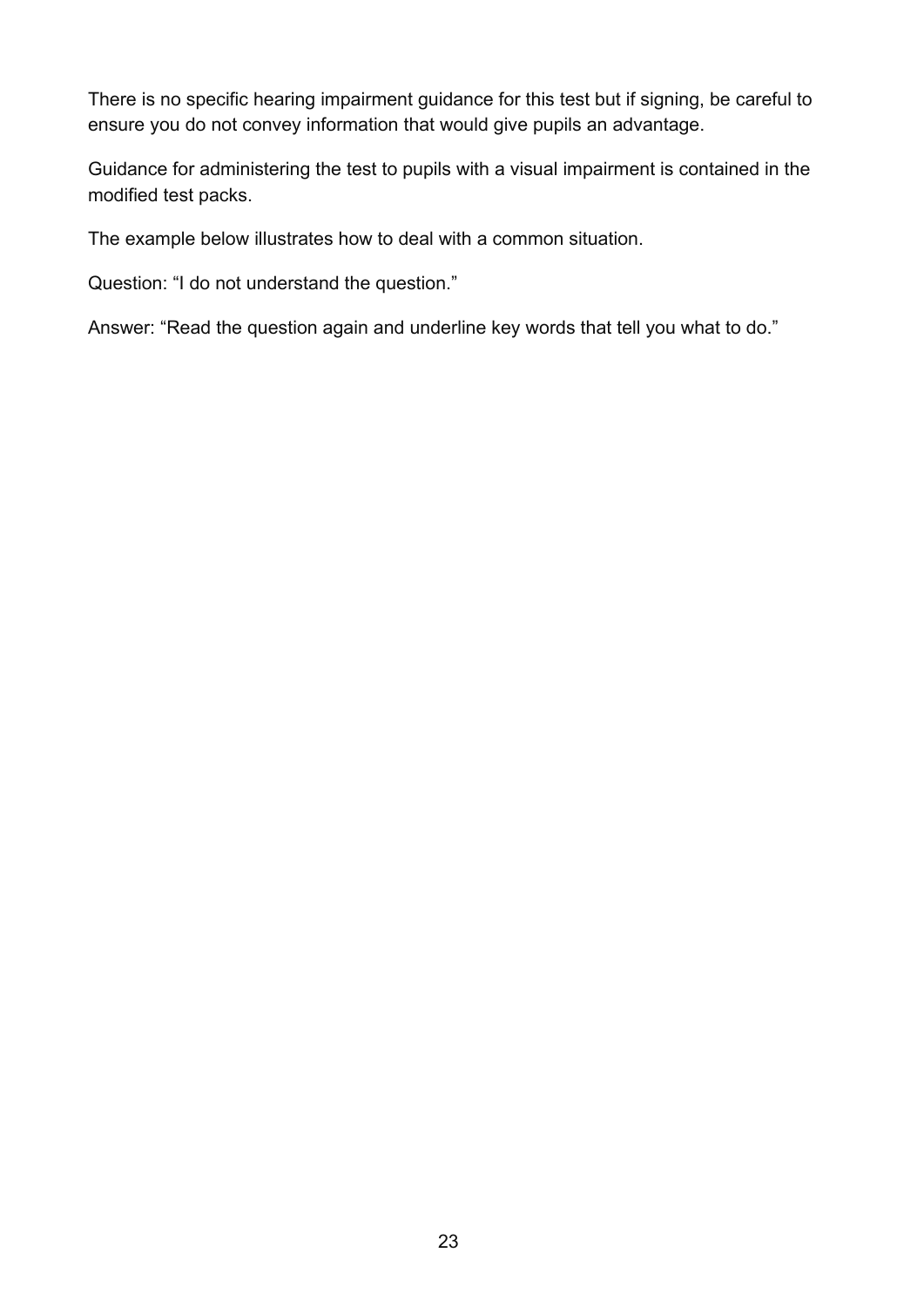# <span id="page-23-0"></span>**12 Test administration on Wednesday 11 May**

# <span id="page-23-1"></span>**12.1 Mathematics Paper 1: arithmetic**

#### **Format**

Paper 1: arithmetic consists of a single test paper and pupils will have 30 minutes to complete it.

#### **Equipment**

Each pupil will need:

- a blue or black pen or a dark pencil
- a ruler

Pupils are not allowed:

- calculators
- squared paper
- other mathematical equipment, such as angle measurers or mirrors
- tracing paper

#### **Assistance**

If a pupil requests it, a question may be read to them on a one-to-one basis.

If reading to a pupil, you can read words and numbers but not mathematical symbols. This is to ensure pupils are not given an unfair advantage by having the function inadvertently explained by reading its name.

There is no specific hearing impairment guidance for this test, but be careful if signing numbers, mathematical symbols and words. Ensure you do not convey information that would give pupils an advantage.

Guidance for administering the test to pupils with a visual impairment is contained in the modified test packs.

The example below illustrates how to deal with a common situation.

Question: "Do I need to multiply when I calculate 95% of 240?"

Answer: "I cannot tell you but think hard and try to remember. We can talk about it after the test."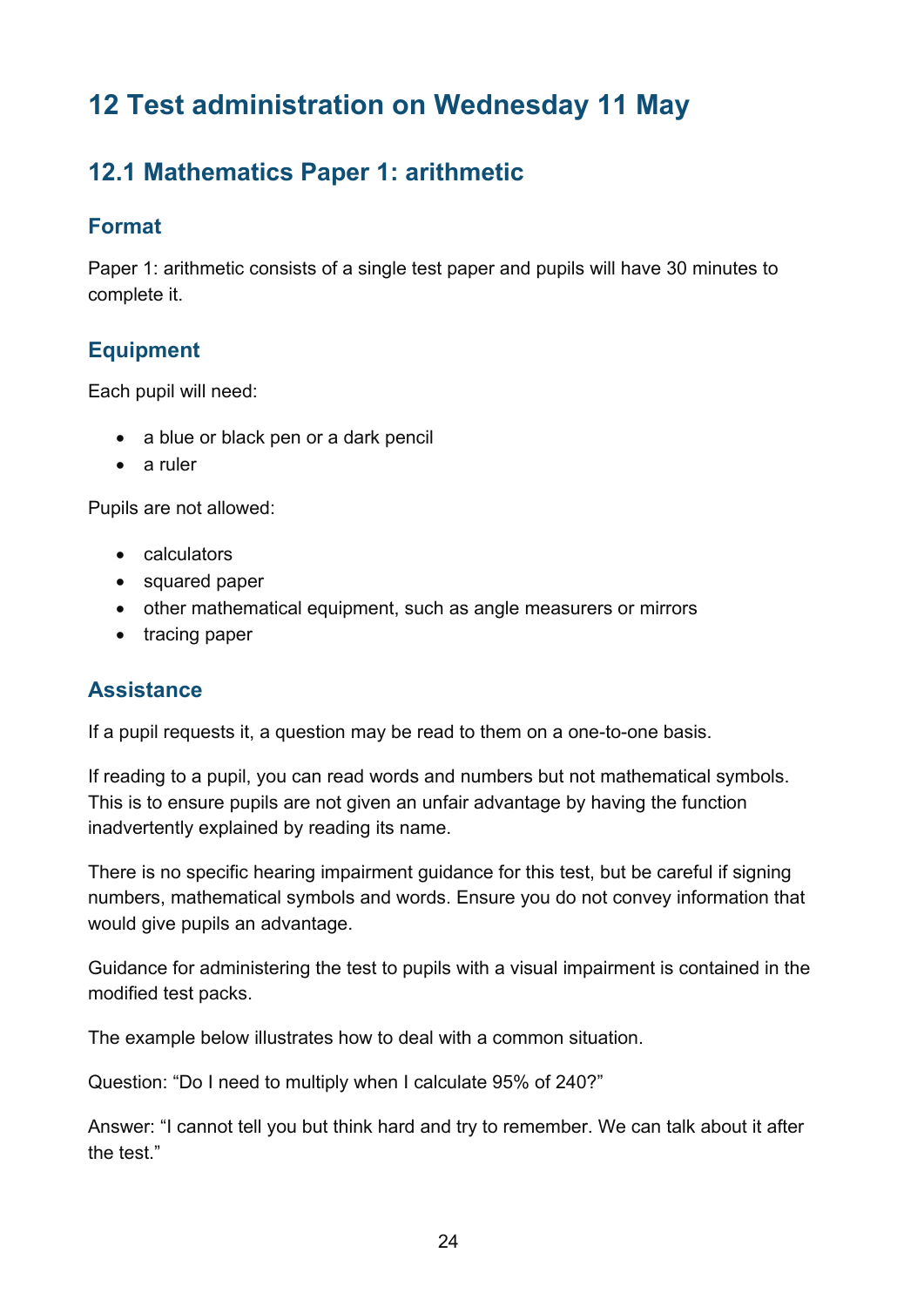# <span id="page-24-0"></span>**12.2 Mathematics Paper 2: reasoning**

#### **Format**

Paper 2: reasoning consists of a single test paper and pupils will have 40 minutes to complete it.

### **Equipment**

Each pupil will need:

- a blue or black pen or a dark pencil
- a sharp, dark pencil for mathematical drawing
- a ruler (showing centimetres and millimetres)
- an angle measurer or protractor
- a mirror

If it is normal classroom practice, pupils may use:

- monolingual English electronic spell checkers
- bilingual word lists
- bilingual dictionaries or electronic translators, provided they only give word-forword translations

Pupils are not allowed:

- calculators
- squared paper
- tracing paper

## **Assistance**

If a pupil requests it, a question may be read to them on a one-to-one basis.

If reading to a pupil, you can read words and numbers but not mathematical symbols. This is to ensure pupils are not given an unfair advantage by having the function inadvertently explained by reading its name.

For pupils with a hearing impairment, be careful if signing numbers, mathematical symbols and words. Guidance on any specific words that should be signed in a particular way are included in the standard test packs.

Guidance for administering the test to pupils with a visual impairment is contained in the modified test packs.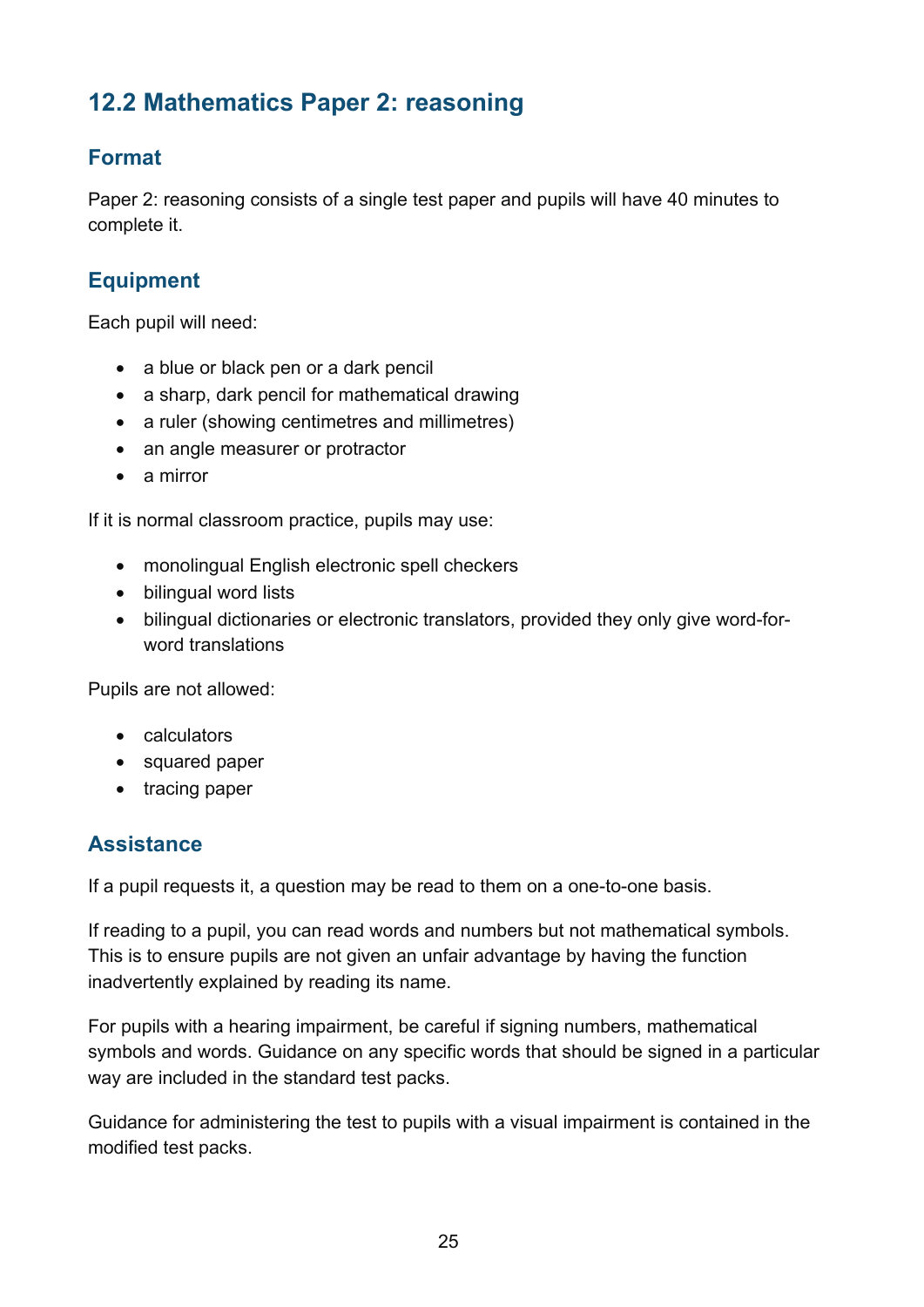At a pupil's request, you may point to parts of the test paper such as charts, diagrams, statements and equations, but you must not explain the information or help the pupil by interpreting it.

The examples below illustrate how to deal with some common situations.

Question: "What does 'quadrilateral' or '>' or '<' mean?"

Answer: "I cannot tell you but think hard and try to remember. We can talk about it after the test."

Question: "What is '0.6'?"

Answer: "That is nought point six."

You must not explain any subject-specific terminology. If any context or words related to a question are unfamiliar to a pupil, you may show them related objects or pictures, or describe the context.

This example is taken from the 2016 sample KS2 mathematics Paper 2: reasoning:

Question 8: This graph shows the temperature in six cities on one day in January.

Which city was 4 degrees warmer than Kiev?

You may explain words to help the pupil understand the context, such as 'city', or clarify 'Kiev' and other names given on the graph are the names of cities. You must not explain any subject-specific vocabulary that might give the pupil an unfair advantage such as 'temperature', 'four', 'degrees' or 'warmer'.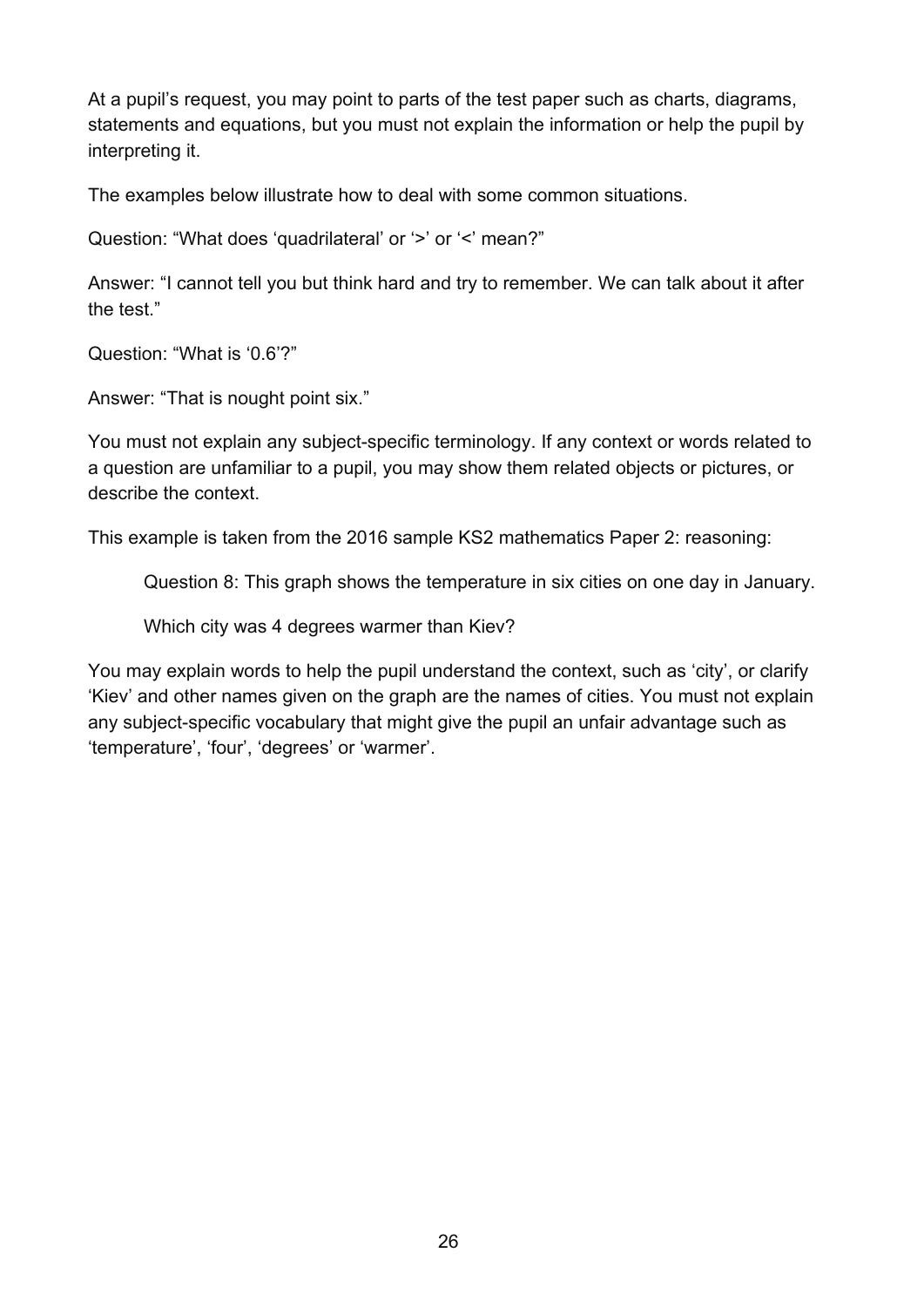# <span id="page-26-0"></span>**13 Test administration on Thursday 12 May**

# <span id="page-26-1"></span>**13.1 Mathematics Paper 3: reasoning**

#### **Format**

Paper 3: reasoning consists of a single test paper and pupils will have 40 minutes to complete it.

#### **Equipment**

Each pupil will need:

- a blue or black pen or a dark pencil
- a sharp, dark pencil for mathematical drawing
- a ruler (showing centimetres and millimetres)
- an angle measurer or protractor
- a mirror

If it is normal classroom practice, pupils may use:

- monolingual English electronic spell checkers
- bilingual word lists
- bilingual dictionaries or electronic translators, provided they only give word-forword translations

Pupils are not allowed:

- calculators
- squared paper
- tracing paper

#### **Assistance**

If a pupil requests it, a question may be read to the pupil on a one-to-one basis.

If reading to a pupil, you can read words and numbers but not mathematical symbols. This is to ensure pupils are not given an unfair advantage by having the function inadvertently explained by reading its name.

For pupils with a hearing impairment, be careful if signing numbers, mathematical symbols and words. Guidance on any specific words that should be signed in a particular way are included in the standard test packs.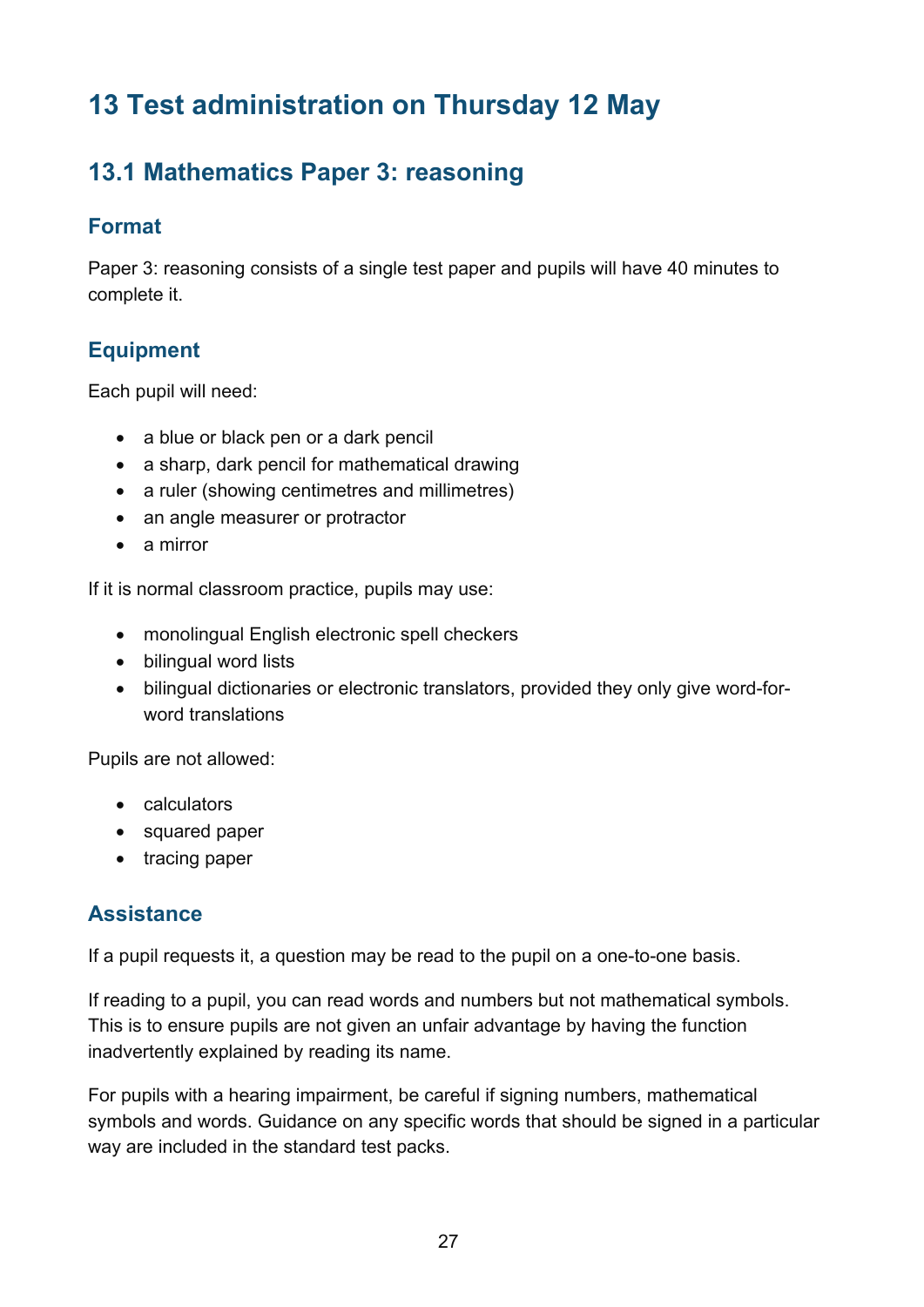Guidance for administering the test to pupils with a visual impairment is contained in the modified test packs.

At a pupil's request, you may point to parts of the test paper such as charts, diagrams, statements and equations, but you must not explain the information or help the pupil by interpreting it.

The examples below illustrate how to deal with some common situations.

Question: "What does 'quadrilateral' or '>' or '<' mean?"

Answer: "I cannot tell you but think hard and try to remember. We can talk about it after the test."

Question: "What is '0.6'?"

Answer: "That is nought point six."

You must not explain any subject-specific terminology. If any context or words related to a question are unfamiliar to a pupil, you may show them related objects or pictures, or describe the context.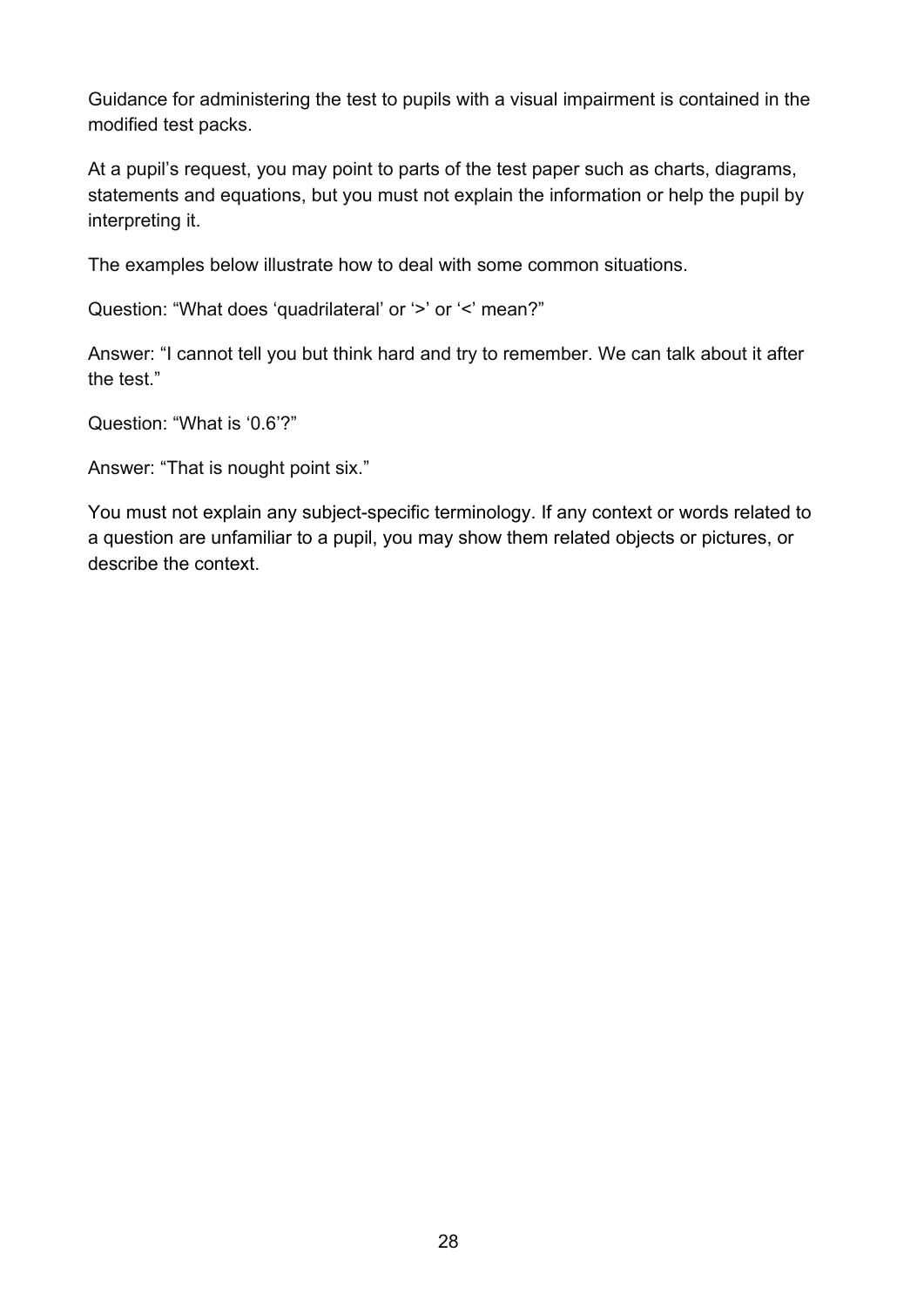# <span id="page-28-0"></span>**14 Problems or queries during test administration**

## <span id="page-28-1"></span>**14.1 Dealing with issues during the tests**

It is impossible to plan for every scenario. Whatever action taken, pupil safety and wellbeing must always be your first consideration. This section provides guidance on what to do in certain situations. If any unexpected situations occur during a test, you should brief your headteacher on how the incident was dealt with once the test is over.

#### **If a fire alarm goes off**

Stop the test and note the time. Evacuate the room following school procedures. Pupils should be supervised at all times to ensure they do not talk about the test. The test papers should be left in the test room.

Once safe, pupils may continue with the test using the correct amount of remaining time. If pupils do talk to each other about the test, you must phone the national curriculum assessments helpline on 0300 303 3013 for advice before you continue.

#### **If a pupil is unwell**

If staff have reason to believe a pupil is feeling unwell or is not in a fit state to take the tests, the test should not be administered. The school could administer the test later in the day when the pupil is feeling better or apply for a timetable variation to administer the test on a different day.

If a pupil becomes unwell during a test, stop the test for the individual pupil and note the time. After a rest break, if the pupil is well enough, they should be given the correct amount of remaining time to continue with the test. The test must be completed on the same day. If the pupil is too ill to continue the test, the partially completed test script must be sent for marking. If the pupil leaves the school, they will have left test conditions and must not be allowed to continue the test.

If the test script is spoiled, give the pupil a new one to continue. A member of staff should make a transcript by copying the answers from the spoiled test script onto the new test paper (see section 14.2). You should do this once the pupil has completed the test and is still under test conditions. If the test script is unreadable, ask the pupil for their answers at the end of the test and record them in a different colour on the new test paper. Do not send the spoiled test script for marking. You must make a notification of the use of a transcript on the Primary Assessment Gateway.

If other pupils have been disturbed, you may stop the test for all pupils in the room. Make a note of the time so pupils receive the correct amount of remaining time. If necessary, move the pupils to another room.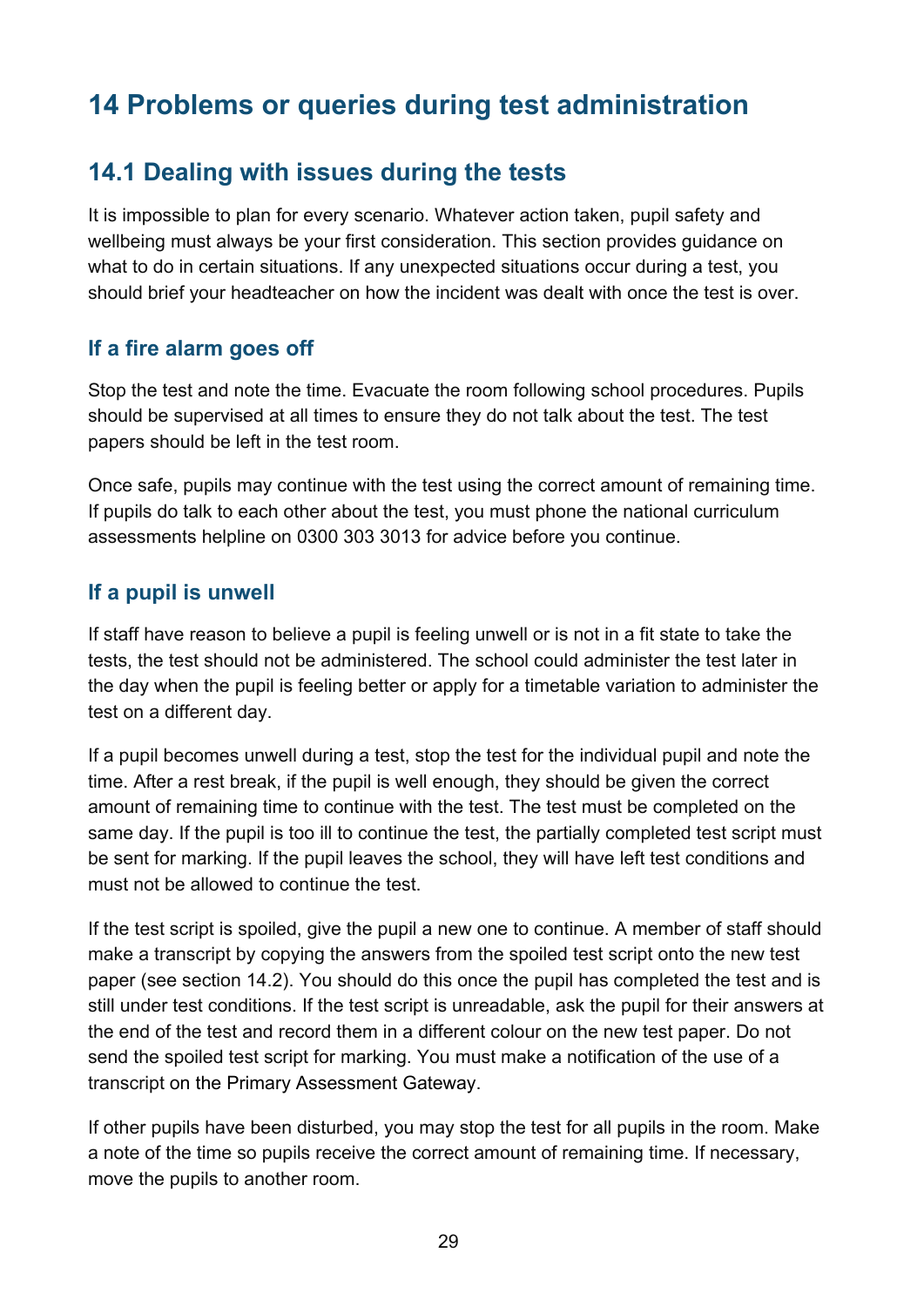#### **If a pupil needs to leave the test room**

Pupils taking the tests must be supervised at all times. If a pupil needs to leave the test room, a test administrator must accompany them.

When deciding on the number of test administrators needed to maintain adequate supervision during a test, you should consider the possibility that at least one test administrator might need to leave the room with a pupil.

You should also consider test administrators who administer tests on their own are more vulnerable to allegations of maladministration as they do not have another adult to verify the test administration procedures.

#### **If a pupil is found using a mobile phone or smart watch**

Pupils must not have any items that may cause disturbances during the tests. You should collect all mobile phones and smart watches from pupils before the tests.

If a pupil is found using a mobile phone or smart watch, it should be removed from the pupil. After the test, follow the school's own behaviour and disciplinary procedures.

#### **If a pupil is identified as cheating**

If you identify a pupil cheating, or if a pupil has gained an advantage from using a mobile phone or smart watch, you should record the details, including the pupil's name, the name of the test and any specific questions in which the pupil was advantaged by cheating. If appropriate, move the pupil to another location for the remainder of the test.

If you believe the pupil has gained an advantage as a result of cheating, notify STA using the 'Notification of pupil cheating' form on the Primary Assessment Gateway.

By completing the form, the headteacher agrees to either:

- the removal of marks by STA for the specific questions where the pupil has gained an advantage
- the annulment of the pupil's result in that test by STA

The pupil's test script must be collated with the other pupils' test scripts. Do not enclose any information regarding the incident when sending the test scripts for marking.

You do not need to notify STA if the pupil gained no advantage from their actions. You should follow your school's behaviour policy in dealing with such incidents.

If any allegations of pupils cheating are received after Friday 27 May, you should contact us on the national curriculum assessments helpline on 0300 303 3013 or email [assessments@education.gov.uk.](mailto:assessments@education.gov.uk)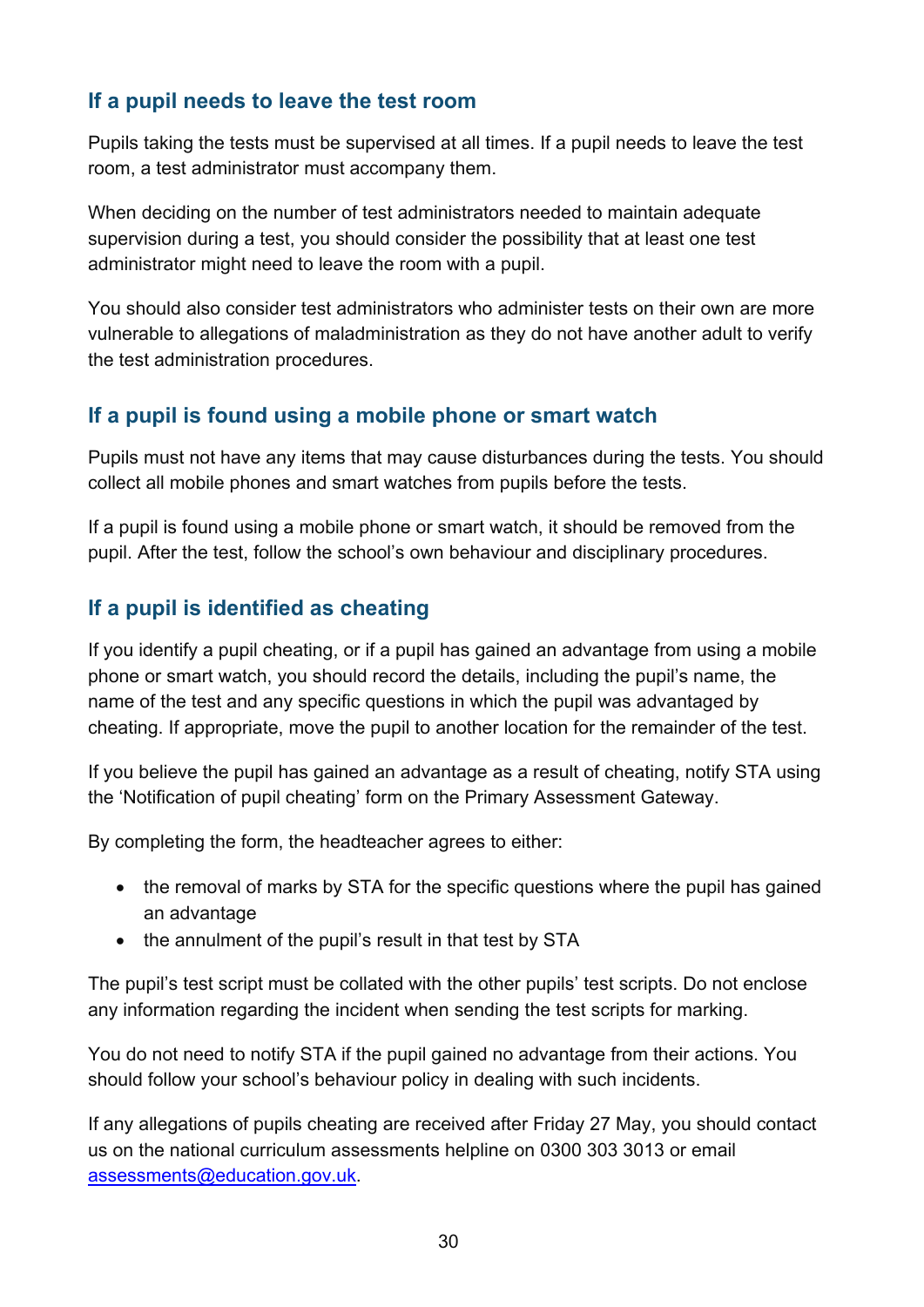#### **If a pupil is being disruptive**

If a pupil's behaviour is disturbing other pupils, stop the test, note the time and remove the pupil. Decide whether the disruptive pupil should continue the test in a separate room. If the test is not completed, the partially completed test script must be sent for marking.

Give the other pupils a few moments to refocus and then continue the test with the correct amount of remaining time.

#### **If test papers are incorrectly collated or the print is illegible**

Stop the test for the affected pupils, making a note of the time and tell them you will organise replacement papers. The pupils must not discuss test content while the replacement papers are being arranged. Once the replacements are provided, give the pupils the correct amount of time they have remaining to complete the test. Pupils must not be allowed to start the test again.

Schools receive additional copies of each test paper. If there are insufficient additional copies you should contact the national curriculum assessments helpline on 0300 303 3013 for approval to make a photocopy. At the end of the test, insert the replacement test paper inside the original incorrect paper and inform the headteacher of the action you took.

Schools are responsible for ensuring any modifications made to the tests are done correctly. When photocopying the papers, ensure no pages are omitted or duplicated. STA will not make allowances for pupils where schools have incorrectly modified test papers.

#### **If a pupil asks for additional paper**

The test papers and answer booklets have been designed so most pupils will have enough room to record their answers. You may give pupils additional paper if they need more space for their answers. Ensure the pupil's name and school DfE number are written on any additional paper used and the paper is attached or put inside the pupil's test script.

#### **If an incorrect test has been administered**

If a test has been incorrectly administered before the scheduled test date you must keep the pupils under test conditions and immediately contact the national curriculum assessments helpline on 0300 303 3013 for advice.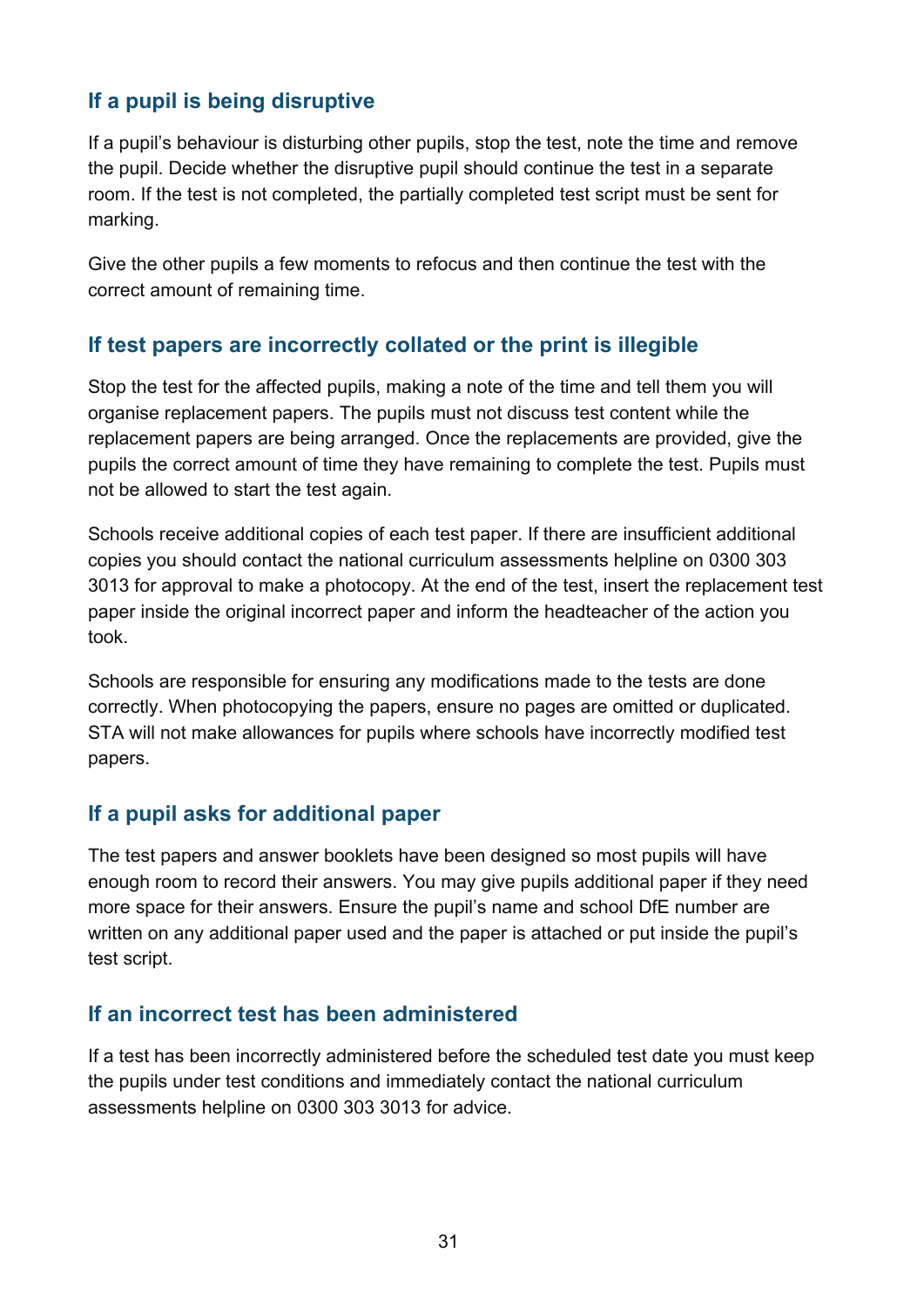# <span id="page-31-0"></span>**14.2 Transcribing test scripts**

If it would be difficult for a marker to read a pupil's writing, you can transcribe all or part of the pupil's test script alongside their work.

Test administrators should know those pupils likely to need a transcript before administering the tests.

A transcript can be made on the pupil's test script or on a separate script or sheet of paper. Unless it has been spoiled, the pupil's original test script must also be sent for marking, along with the transcript. Transcripts must be clipped or stapled to the pupil's original test script.

The pupil should be kept under test conditions until the transcript is complete. Test administrators must adhere to section 4.2 of the access arrangements guidance. If the marker can read the pupil's writing, they will mark the original work.

You must make a notification of the use of a transcript on the Primary Assessment Gateway.

Braille test scripts must not be transcribed.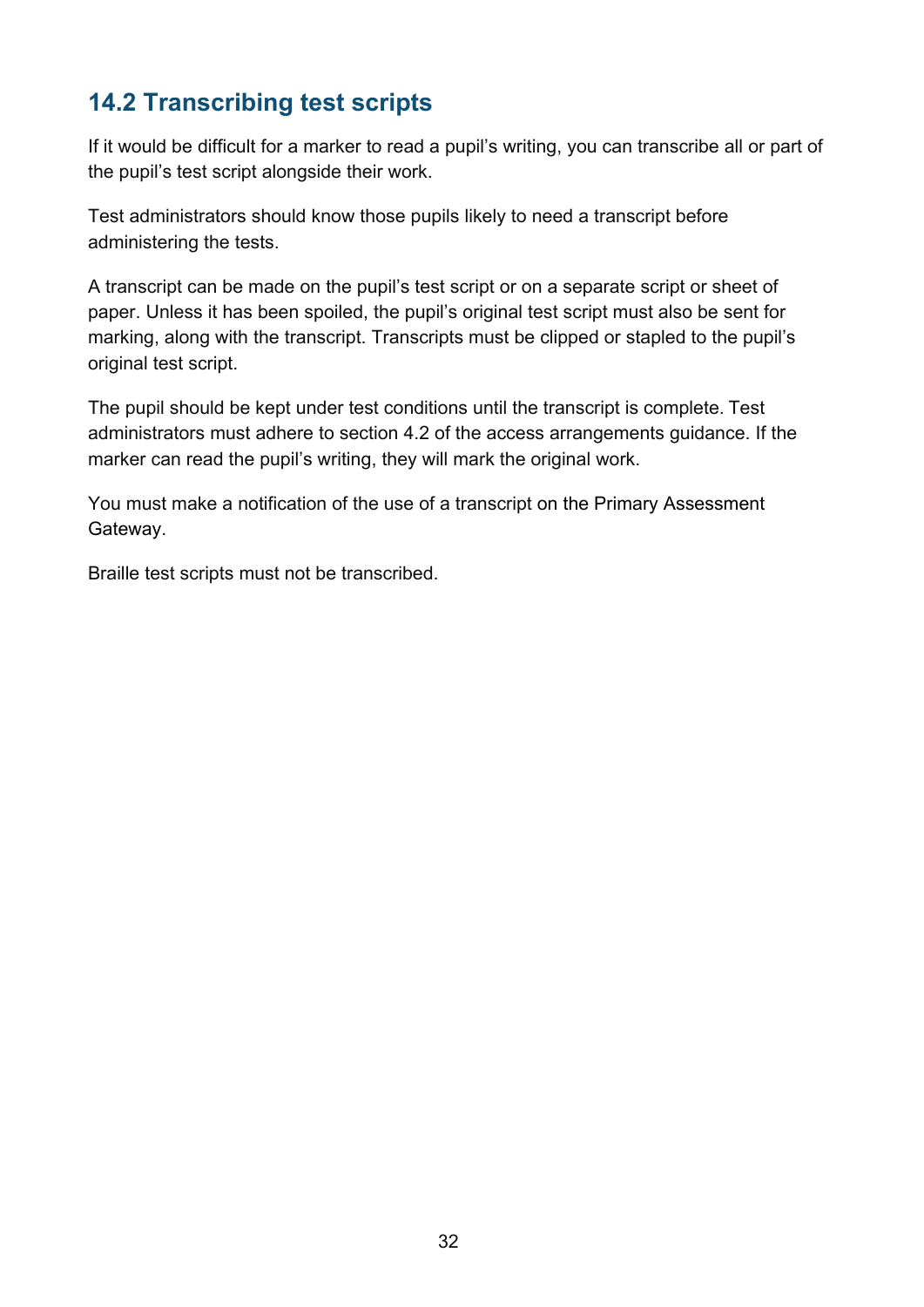# <span id="page-32-0"></span>**15 After the tests**

## <span id="page-32-1"></span>**15.1 Attendance registers and packing tests scripts for marking**

Test administrators should return test scripts to the headteacher immediately after each test. Headteachers should emphasise that test administrators must not review pupils' answers unless they are making a transcript.

Instructions for completing attendance registers and packing scripts for marking are provided in the guidance on [returning test scripts](https://www.gov.uk/government/publications/key-stage-2-attendance-register-and-test-script-dispatch)<sup>28</sup>.

Completed test scripts must be dispatched as soon as possible and unused test materials must be kept secure until Friday 20 May.

## <span id="page-32-2"></span>**15.2 The headteacher's declaration form**

After all test scripts have been collected for marking, headteachers must complete and submit the KS2 HDF on the Primary Assessment Gateway, as detailed in Section 5 (4) of the Education [\(National Curriculum\) \(Key Stage 2 Assessment Arrangements\) Order](http://www.legislation.gov.uk/uksi/2003/1038/contents/made)  [2003](http://www.legislation.gov.uk/uksi/2003/1038/contents/made)<sup>29</sup>. The form confirms either you have administered the tests according to the published guidance, or you have reported any issues to STA and should be completed once all the relevant notifications have been made.

The KS2 HDF will be available from 5pm on Thursday 12 May and must be submitted by Friday 20 May.

If you cannot complete the HDF, you should notify the national curriculum assessments helpline on 0300 303 3013. Once submitted, you cannot amend the HDF so any mistakes should be reported to the national curriculum assessments helpline.

Failure to complete the HDF by the deadline may result in a maladministration investigation.

<span id="page-32-3"></span><sup>28</sup> www.gov.uk/government/publications/key-stage-2-attendance-register-and-test-script-dispatch

<span id="page-32-4"></span><sup>29</sup> www.legislation.gov.uk/uksi/2003/1038/contents/made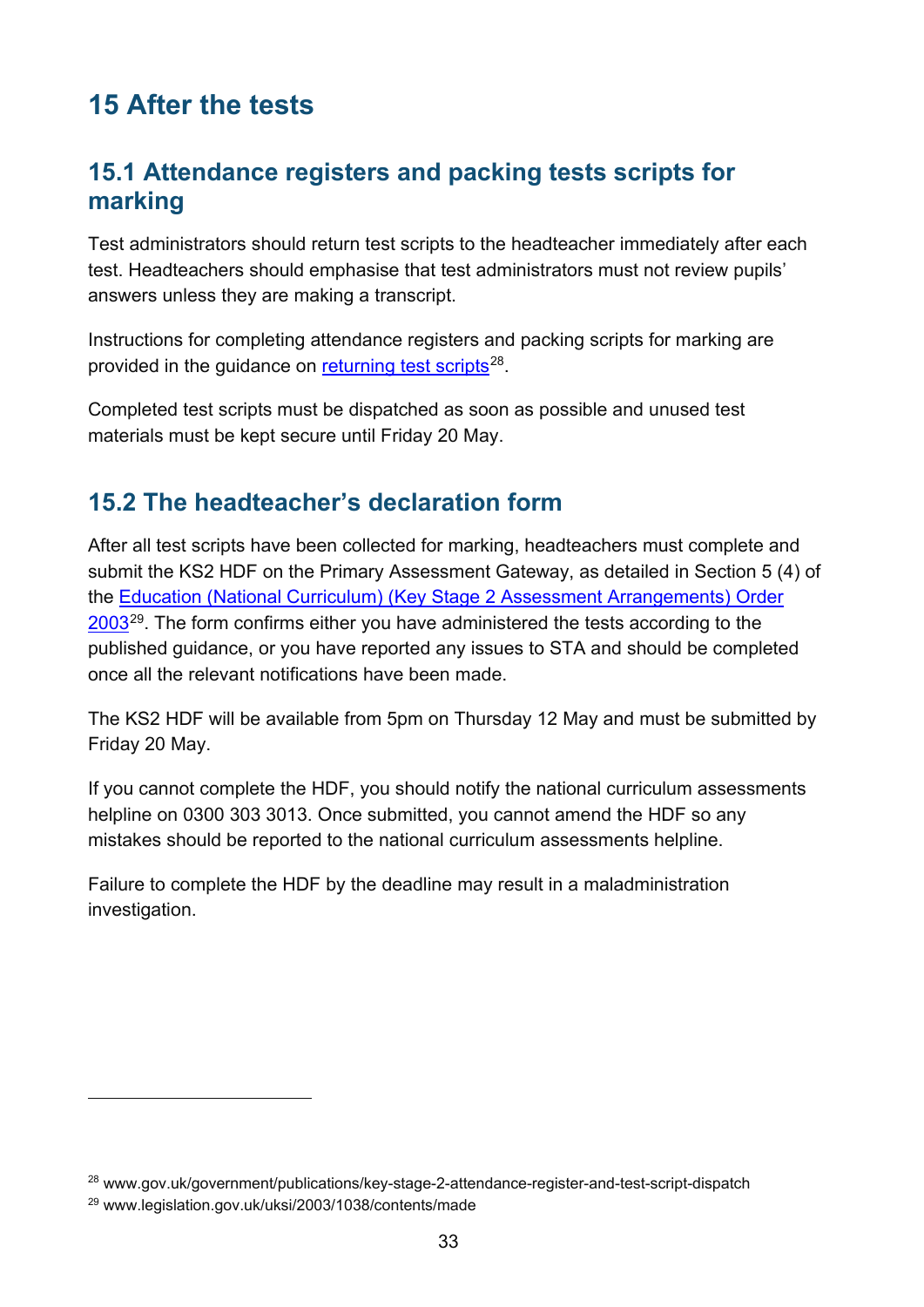# <span id="page-33-0"></span>**16 Further information**

## <span id="page-33-1"></span>**16.1 General enquiries**

For general enquiries about test administration at KS2, contact the national curriculum helpline on 0300 303 3013 or email [assessments@education.gov.uk.](mailto:assessments@education.gov.uk)

## <span id="page-33-2"></span>**16.2 Message us**

Message us forms can be found on the **Primary Assessment Gateway**<sup>30</sup>.

For queries relating to access arrangements to meet a pupil's specific needs, schools can use the 'Message us – access arrangements' form.

For general enquiries about test administration at KS2, schools and LAs can use the 'Message us – general enquiry' form.

<span id="page-33-3"></span><sup>30</sup> www.primaryassessmentgateway.education.gov.uk